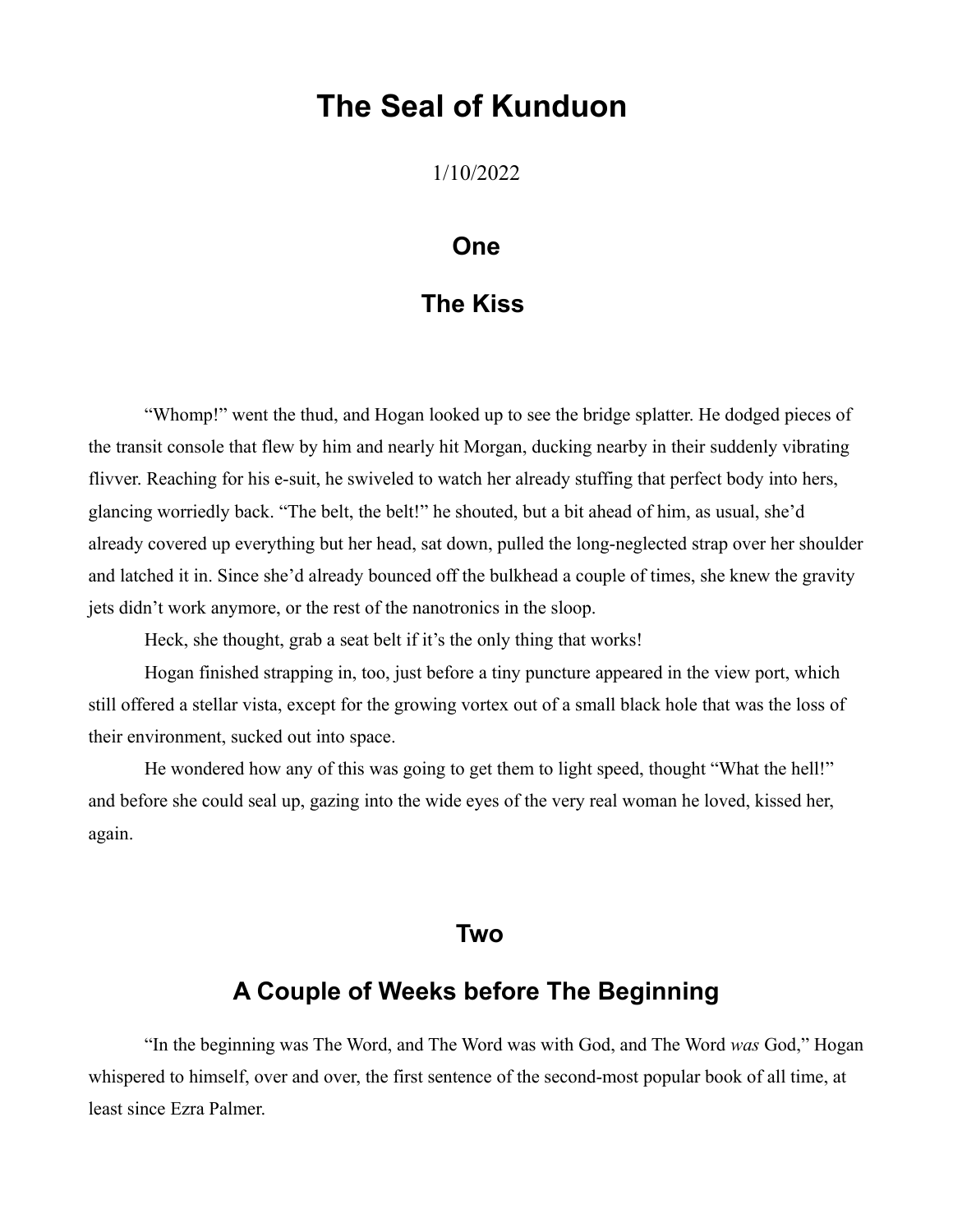His face lit up.

God . . . is . . . *Communications!*

He realized the network wasn't just the *business*, or even Tech Stat—it was the most powerful thing that ever had been, or ever would be--the system state called, "*Now*."

Now, what could *he* do with that? He felt sure the solution was in The Seal, always had been. He squeezed the titanium, copper and brass medallion, hanging from the sliver-light chain in his left hand, and glanced at Morgan, pouring over star maps. She caught a questioning gaze and stared back with a knowing smile, sensing his excitement.

"Looks like a slingshot, doesn't it?"

Hogan stared at The Seal for a couple moments. Then, closing with Transponder KB31642- 29A7-P, he started writing a batch file in TTranspond++, a transponder-communications interface language he had helped develop; a file he hoped would send them on their way to another galaxy and a life of true freedom, at the speed of light, *or faster.*

If it wasn't for a lost asteroid, he mused . . .

#### **Three**

### **Several Years before the Beginning**

It was a strikingly-blue Sunday on a lush, green Earth, the day 2002 Euler disappeared.

The asteroid, a seventeen-kilometer-diameter slice of silica, iron, and phosphorous group metals with synthesized atmosphere, booming greenbelt, tiny custom steel industry and excellent views, ceased to be; no warning, no by-your-leave kiss me on the lips or anywhere else action; just *vanished*.

The Grogai had called Euler home for eight centuries, and fast approaching the beginning of the Fourth Millenium, it was incumbent upon TechStat (prevailing authority for the system named "Sol") and the Clan Grogai lucky enough to remain, to find out where it went, and God willing, get it back.

Guiding TSLG's ("Technical Statistics Leadership Group's" or "TechStat's") search would be a young, mostly human being with history.

Cecil Hogan III--"Hoge" or "Hogan," to his friends, was almost to the altar when the muster ("Urgent Callup – TSLG Command") claimed him in red Ariel text on the back of his right eyeball. He stepped out of the communion line in the small, neo-traditional Catholic Church on the beach in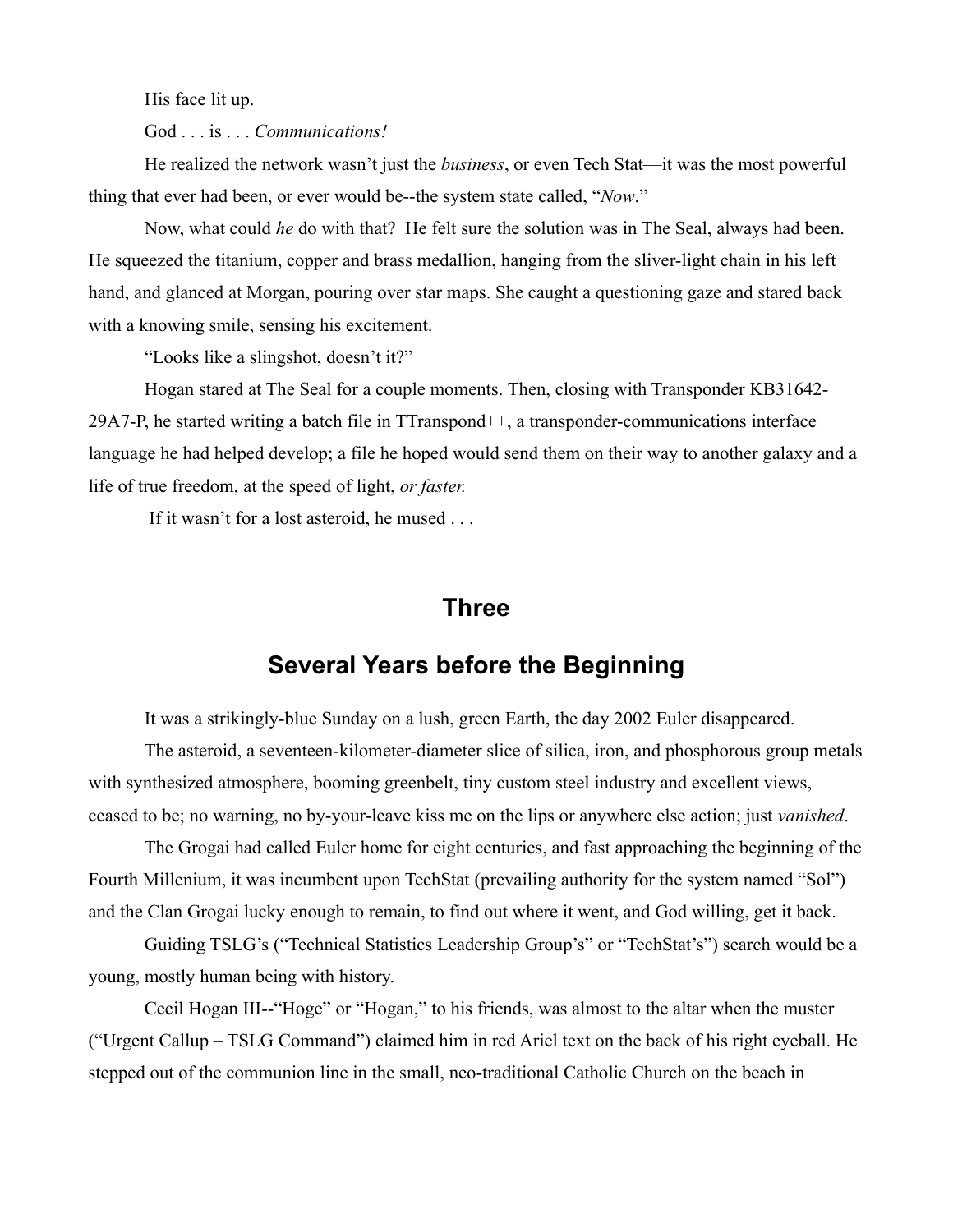Shreveport, Louisiana, put a burly finger in his ear, gazed up into the dark bio-oak rafters of Reincarnation Parish and rasped softly into the air:

"Hogan, SA-FD 242011b3, Biomass."

"You're ordered to report to the nearest spaceport immediately, Lieutenant Hogan, with gear," was the reply, in a computer-generated, quasi-female, authority voice that only he could hear.

Although being ready to ship out at a moment's notice was part of his job, Hogan thought this was beginning to get a little old.

"Was' sup?" he asked, his blood racing.

"Just get in."

"Understood, out."

He pulled his finger out of his ear and looked around self-consciously. Pushing a transceiver against his eardrum helped him to hear clearly, and had become regular behavior ever since the P-blast that almost took his head off on Europa a couple of years before, and made him feel uncomfortable around people he hardly knew. However, this was an academy town, and people were used to receiving quick deployment instructions, and, Lord Knows, seeing people with combat disabilities.

Regulations required him to report immediately to an assembly point, this time NNOS, although he would stretch those orders and take a minute first to kneel at the synth black-oak railing, open his mouth, lean back, and receive "The Host, the Body and Blood of Jesus Christ," from a ministering Priestbot named "Roy."

Before he could do that, however, he swiveled toward a quite stunning young woman, with dark eyes and fine, black hair, whom he had bumped into while stepping out of line, and was now looking straight at him. She smiled a coy smile, with no small regard, but he knew that an urgent deployment was very unpredictable.

"Sorry," he whispered, matter-of-factly.

"No problem," she smiled back.

Hogan thought she might be in her 20's, but of course, there was no way to tell. She blinked shyly back at the unabashedly-competent, young (she thought) officer in his pressed dress whites and turned to step back into line. Without (she thought) anyone noticing, though, she managed to touch a fingertip of her right hand to a fingertip on his left as they bumped back together, her in front, in line.

Hogan realized then he probably would see her again.

His fingers were transmitter/receptors, like everyone else, his were configured as "open," and he now had her personal profile, including the NTIP system-wide-ID "Leila Miranda Ortiz—EP G1- 421165-e32-504," had been assigned at birth.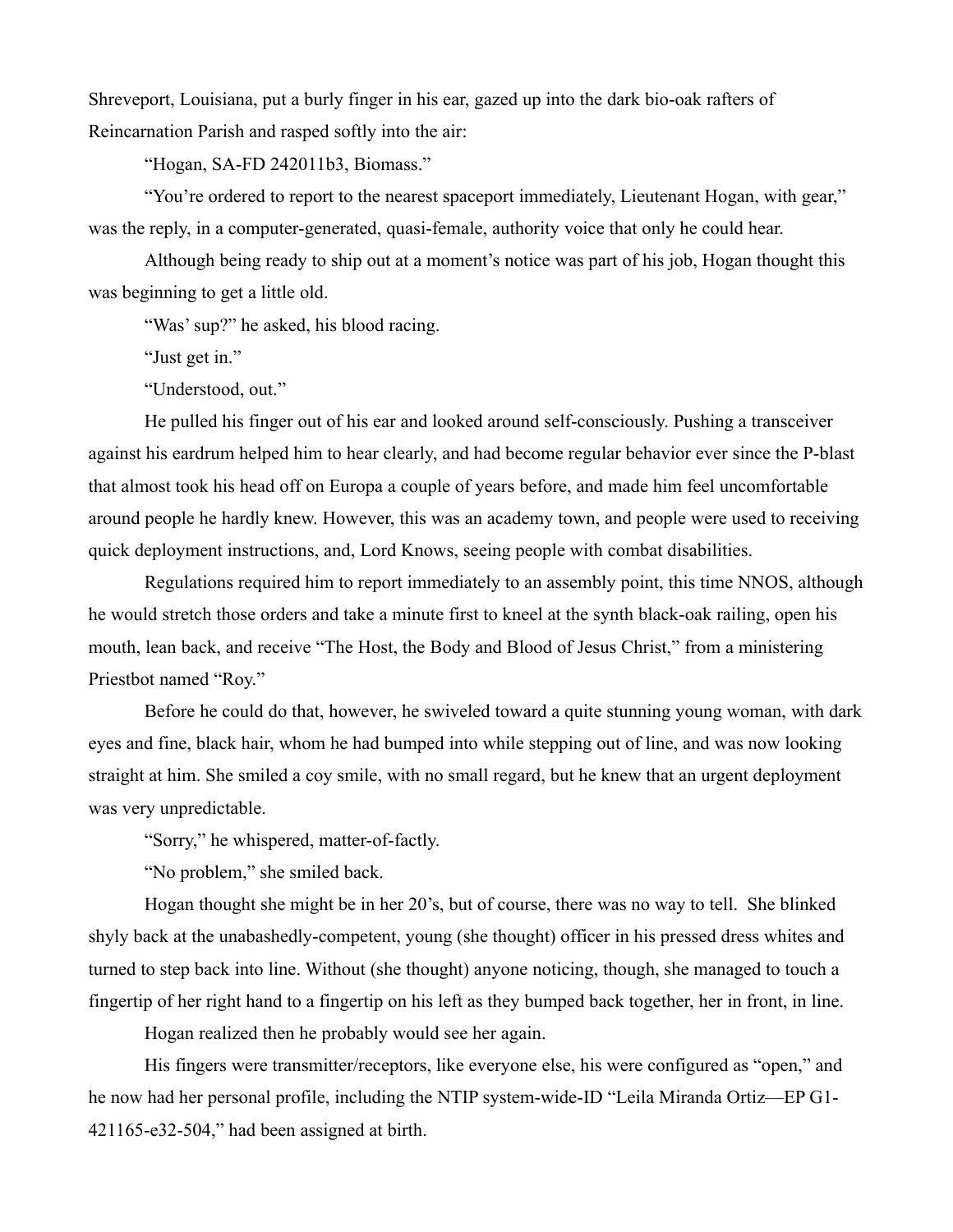She wouldn't expect his, however, because he was in uniform. But she hoped he'd vid her, whether he was dating or had a lifemate; that is, if he was into women, or even humans.

Protocol begged a call, anyway; if she was that good, she deserved one.

He gazed at her appreciatively for a moment, then he knelt and received communion and walked out of church without turning around. He could feel her staring after him as he left, and, although he did his best to think about more important things, God especially, his thoughts excited him. However, with a discipline borne of military training and his particular history, the dark, stocky, squareheaded and very quick Space Academy (SA) Biomass Tech turned his thoughts to the call-up.

He briefly considered flying to his nearby private quarters for his kit, but decided to use one of the Academy's that he knew would be stored in a locker at the spaceport. A cab was hovering a few yards from the church. Since he had a lot to think about, he thought he'd let something else do the flying while he tried his best to anticipate his immediate future. He also didn't need to get in an accident at this stage of his career.

"New, New Orleans Spaceport," he shouted, and the cab set down so he could climb into the passenger's seat.

"The fare to NNOS is \$ 1,950,035.65, please pay before departure," the cab said.

Hogan waved his hand over the dashboard and saw, "Fare paid in full for New, New Orleans Spaceport Departure Queue--Call-up Exemption Etime May 1, 2997, Hogan, SA-FD AA21(x-21b;300022)," scroll down the back of his eye, this time in default Times-Roman green. He settled in for the short ride as the cab climbed to altitude.

"Relax, put your feet up. Would you like a cocktail?" the cab asked.

"Sure, make me a frosty-moonlight, a double."

A chilled drink shortly appeared in the clean, clear cup holder next to him in the black-padded seat. He took a sip, tossed his head to get his fashionably medium-length bangs out of his eyes, glanced briefly at the fast-receding Earth as the small pod skipped into the billowy clouds, leaned back and closed his eyes.

But before he could relax, he heard Bob, his physician:

"Still having problems with that ear? Let's take a look here." "Bob" was a network service, and there was no way to turn him off.

Hogan was pissed-off over TSLG's frequent updates, like all category FD (fast deployment) fighters, because regulations required him to often install special builds not needed by, or allowed to, the general public. This was very stressful, especially taking into account the pressure from the statistics project he was on. However, the network had saved his life in the past, and he certainly didn't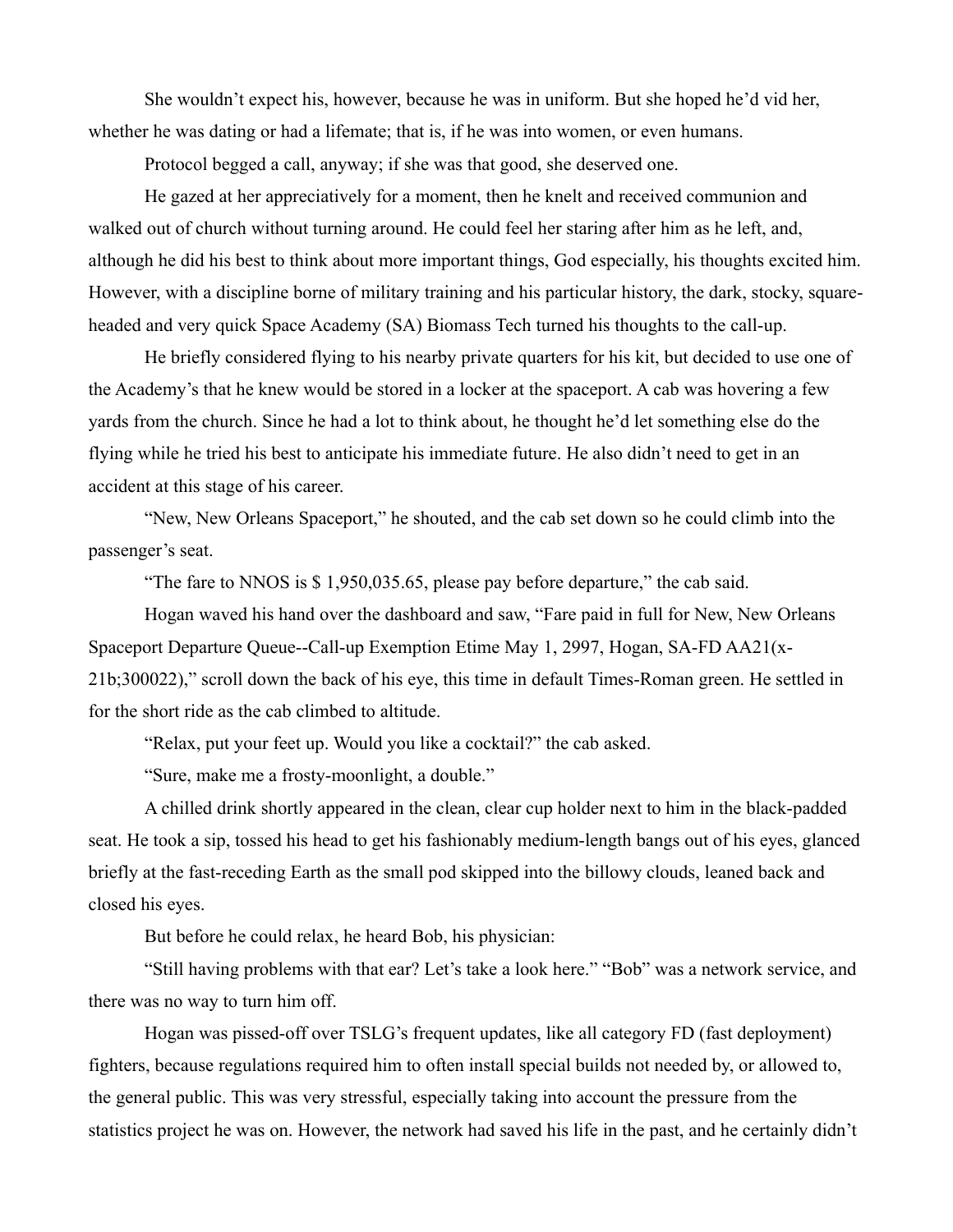want to appear unappreciative, realizing that might hurt his advancement possibilities; especially because there was nothing he could do about it.

"Yeah," Hogan replied. "The volume on the left still drops out when there's a lot of echo . . . "

"Here's what we're gonna do," he was interrupted--"We're gonna give you a new rev while you relax in the cab—good thing you didn't fly in yourself, this'll save us both some time."

"Shoot," Hogan said. Then he took another pull on his drink, closed his eyes and tried a couple of Bob's latest meditation techniques.

Bob had been Hogan's family physician for 90+ Eyears, and Hogan felt a quite Ura-like, sentimental attachment to a service that'd never steered him wrong, even though he occasionally sought a second opinion. Hogan's guest planet of Earth was one big bandwidth-intensive network node, however, and the download was quickly over.

"That's it. You should be fine now. Vid me if you need me."

"Thanks Bob, good work," Hogan replied and tried to relax for a couple more becoming-rarer minutes. He opened his mouth and tried his best to yawn, his left and right ears popping alternately.

In a very few minutes he arrived at the New, New Orleans bubble, built on a platform over the azure waters of the New Gulf of Mexico, with barely enough time to order his second drink, which he chugged. He debarked the cab into a queue at NNOA, winking at a ravishing, fresh-faced singlewoman adjunct in the Fast-Deployment (FD) tube, and was issued a kit, including weapons, from the troop locker.

This process took a few more minutes than it should have, because the system was down, an occasional happenstance historically that was becoming more common, that everyone attributed to the sophistication of the networks, and "chaos theory."

He was helped by one of the hutrans lucky enough to have a job assisting in troop deployment, who seemed eager to assist Hogan. The hu' worked extra hard on the fit, which Hogan appreciated, smiling down at a malformed human without a name and flipping him a fiver. Then Hogan crossed tunnels, bought a beer at a hover-bar talking with friends and awaited further orders, although they never came; at least to deploy.

Within sixty Eseconds of 2002 Euler's disappearance, TSLG had issued a pre-idealized call-up for 82.6 % of the unassigned, able-bodied sailors in the middle sector. Hogan would have been directed to command a forward platoon, at the least. However, TechStat soon found themselves with an embarrassing problem: where do we send the troops? And although the gigantic wheels of the greatest technological civilization in humaranic history were ready to deploy an overwhelming force to respond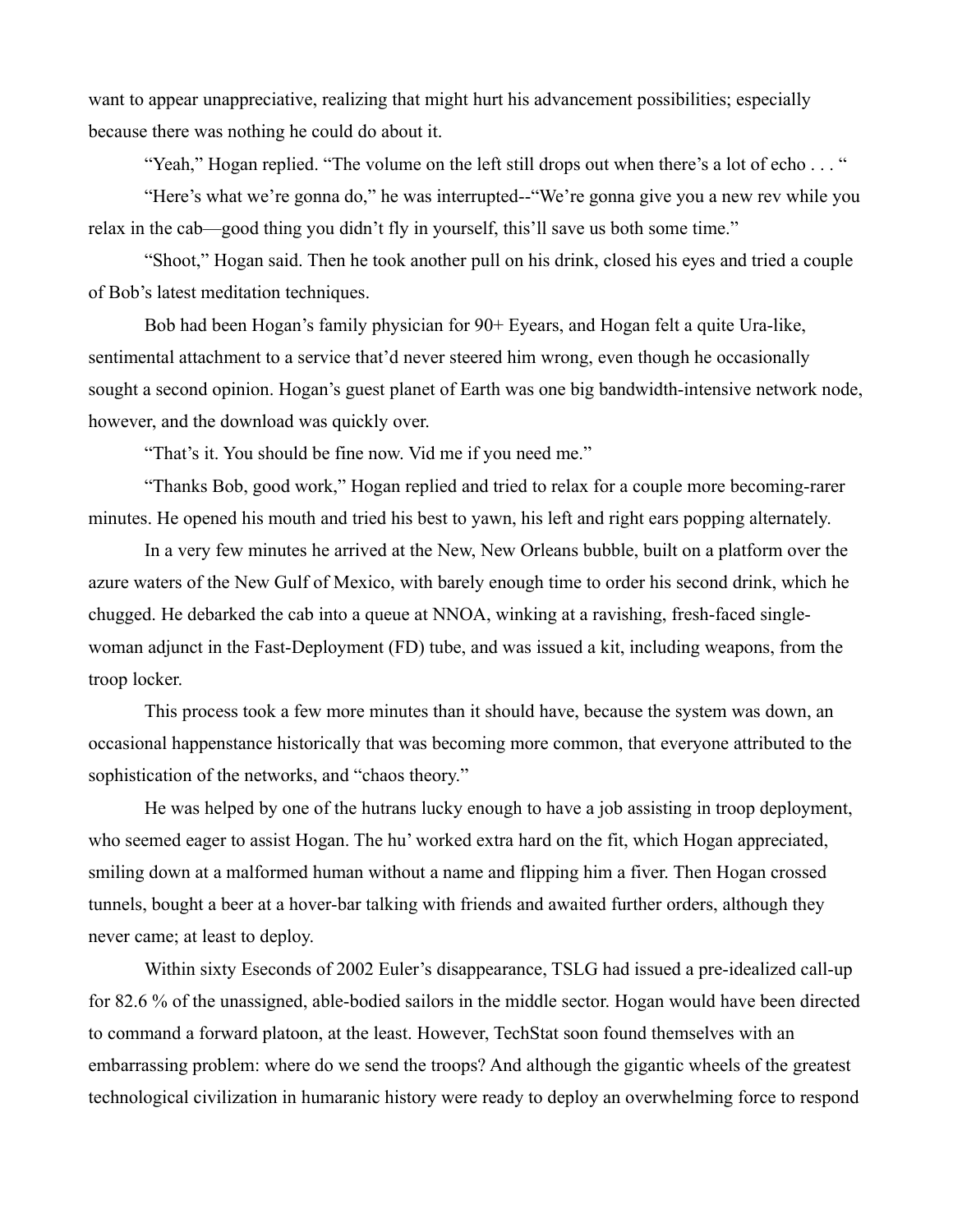to an undeniably lethal threat, no foe appeared, and lacking any kind of fight anywhere, *for* anything, everyone had to stand down.

Adding to TechStat's consternation was the fact that at the time of Euler's disappearance, a TSLG cruiser was only a couple of hundred-thousand kilometers away. The Santino pulled into the space 2002 Euler occupied less than fifteen Mminutes later—would have been there sooner if they hadn't had to wait for an authentication and authorization relay from a Mars based transponder--and couldn't find a thing.

Hogan returned the kit to the very same hu',addressing him by the number tattooed on his neck: 648-3. Afterwards, still not up to flying anywhere by himself, he hailed another cab to take him back to the academy. He was hurrying because he still had time to show his completed project to Commander Meerav, and possibly even to talk with Dr. Doolin, too, about his project and a couple of other things screwing with his constantly-more-preoccupied mind.

#### **Four**

# **God Is Great**

 Even without the commotion surrounding the Euler disappearance, this would have been quite a day.

Hogan had finally finished a grueling data project that had run over schedule. He was done, and very close to his deadline, too, with the iron-plate application he was known for, although this didn't guarantee he wouldn't be challenged for his lateness and have to fight in an arena. However, SA fighters tended to keep out of the way of a Ura FD who hadn't lost in 25 bouts.

Still, Hogan was a little apprehensive, not just about the possible challenge, but also about the pressure to get another major personality upgrade, and the whole freaking lifemate thing, too. Living was about to become more complicated, and the possibilities made his life seem more stressful than usual. Something undiscovered lay ahead, and he could feel it pressing on him, like he was sporting a thick coat of black space paint but covered in antique bird feathers, getting ready to fly into the future.

 He was maturing quickly and he could feel it, and he knew he would be leaving the bright green fields of Earth again, probably soon, and that he would miss them, almost as much as he missed his family's rock, Toutatis, or their ancestral home in the red sand caverns of Mars.

Space can be a lonely place, but that's where he chose to live, and work, and was happiest.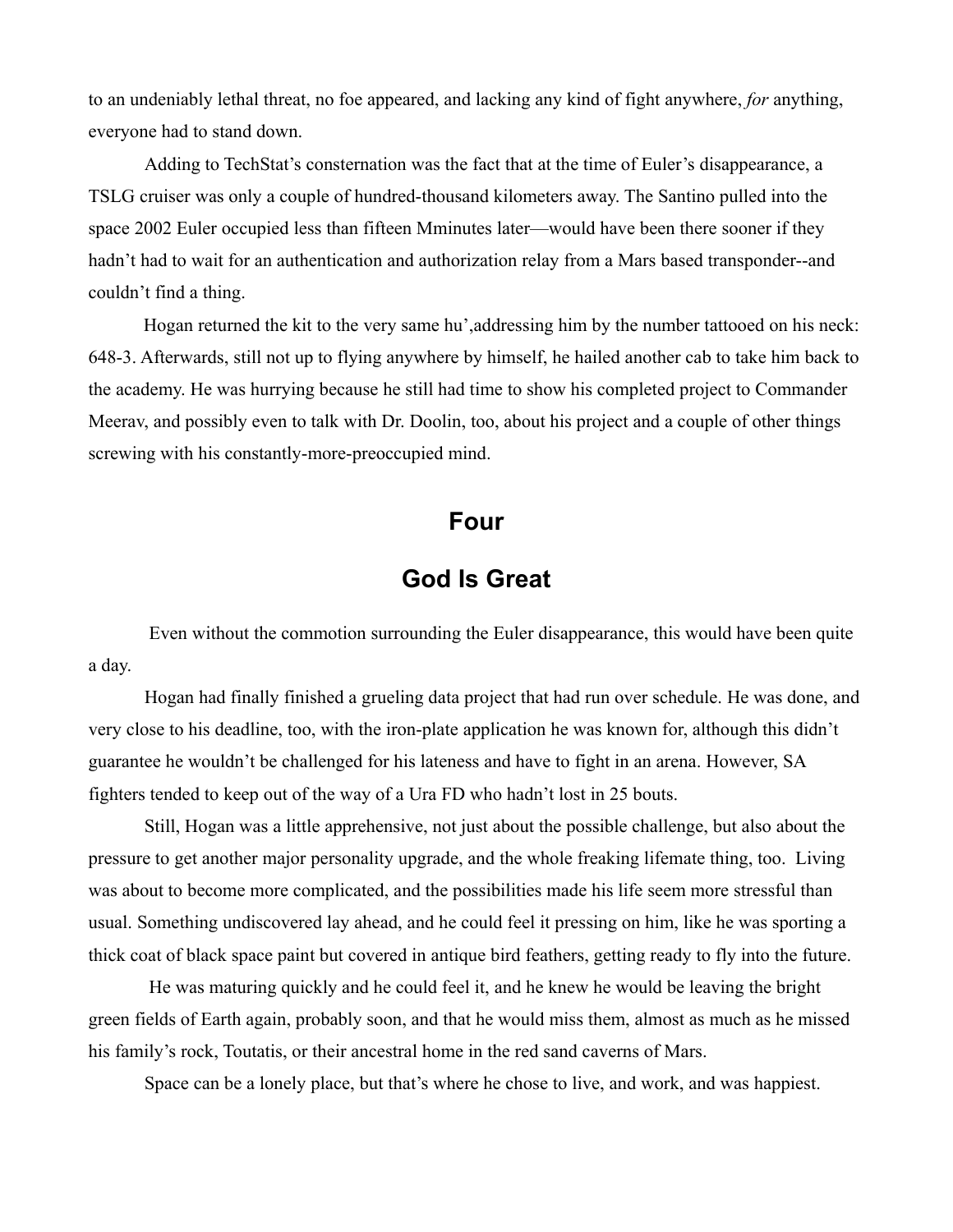So, it was with mixed emotions that he stared up at "The Project" in the BioMass lab in dome at the Space Academy of New, New Orleans. Although it involved an active census of one of Terra's lowest creatures, the implications for planetary control were astounding.

In a little over an Eyear, Hogan had built a program that accomplished the indexing, in real time, of an *exact count* of every presently-living and recently-to-long-dead earthworm, on Terra. He stepped back from the virtual representation of the Earth that hung in the air in front of them and glanced at Commander Meerav, his professor. It sparkled frenetically back at them: green for birth, yellow for living and red for death, as they gazed up at the hexadecimal digit hovering in the air next to it:

12BB F82H was in the terabillions, yet existed only for the briefest of moments. Almost instantaneously thereafter it became 12BB FC9H, and continued morphing so fast it became a blur, except that either of the men could squeeze the muscles around their eyes and slow the refresh rate down until it made sense, stop or release it merrily on its way again, documenting the birth, brief life, and death of a planet full of *URSULA CORPANIUS*; yet another quantum leap in agricultural production for a very over-populated solar system.

Meerav, a thin, dark-featured, wiry overachiever with a memory for figures, regarded the display for a few moments and then turned to Hogan, impressed. "That's a lot of worms," he said, and then, simply, "God is Great."

"God *is*, Commander. Thanks for the support, sir."

"20 hours a day for 6 weeks straight, to finish *almost* on time. You got a little hyper-drive somewhere we don't know about?"

"Sir, I'm *not* a bot."

"No, Lieutenant, that's one thing you certainly aren't," Meerav laughed, differentially.

"Replacing every earthworm on Earth with a version that reports its condition and GPS, in less than a year, I really didn't think it could be done,"

He stared at his underling.

"And if cryonics does their job, we can even get 'em back!" Hogan laughed.

"Click, and find out how many reindeer there'll be for Christmas; then (much slower and measured), "Yeah, let's hope so." Soon after that Meerav added, "Don't think that'll hurt you, huh? Two days late?"

Pause back.

"I'm ready."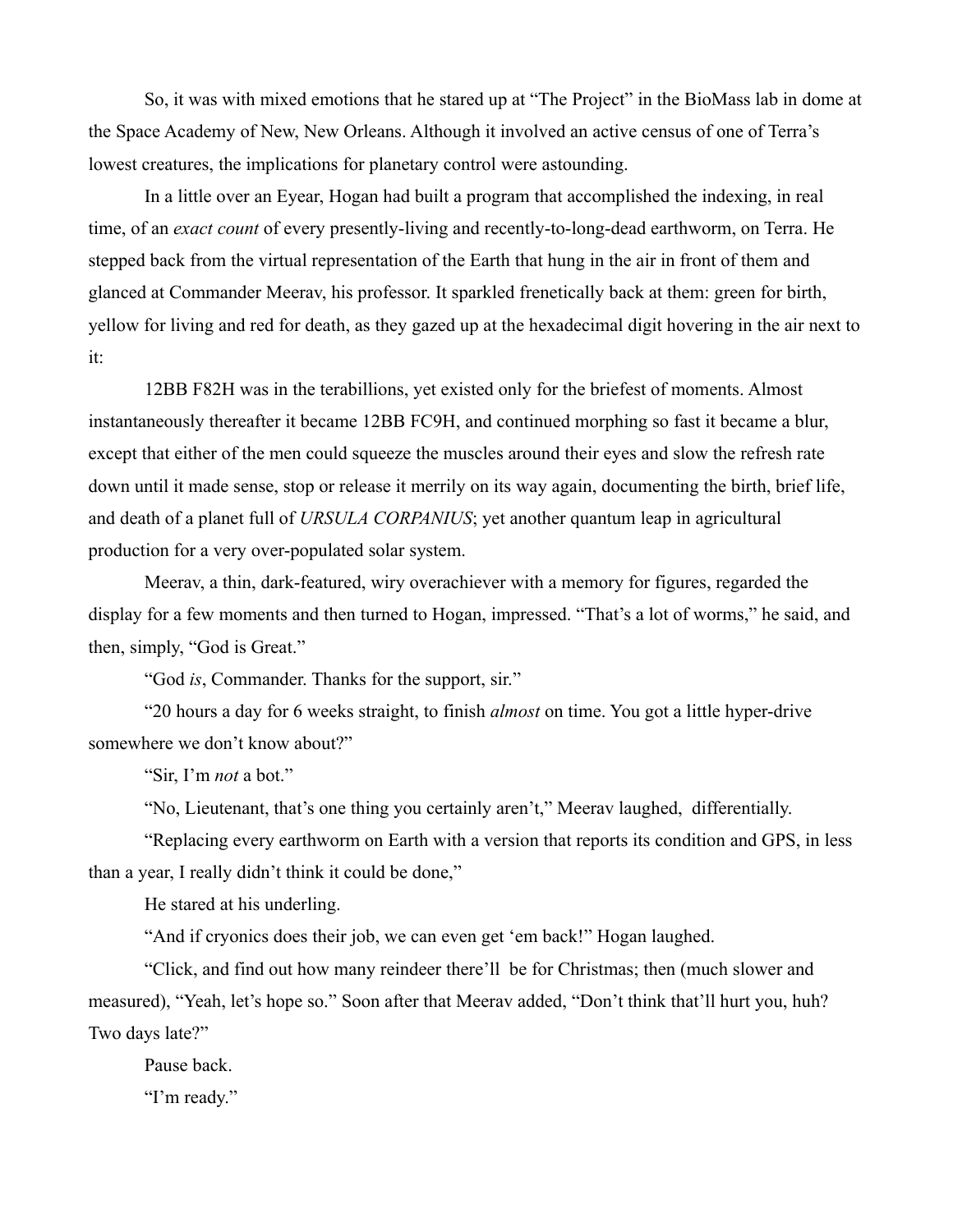Meerav looked him in the eye and the men shook hands. Light Commander Meerav was head of the department, a not-so-small backwater of BioMass; NatureStat. And he saw Lieutenant Hogan had distinguished himself, with a commitment to the work and some top-notch late-hour coding.

He was a little bit worried someday Hogan could promote past him, so he contained himself, and didn't show *too* much appreciation, and he was also very aware of the dangers Hogan faced for his sometimes too-conspicuous creativity.

As for himself, Hogan dreamed of one day passing Meerav in the air, wearing a Captain's Badge, above his hard-won Blue Combat Cluster.

His thoughts strayed for a moment, and he thought of Christmas, the New Year and "Palmer" Time," his imminent search for a lifemate, and where in hell he belonged in this still way too fast, too full, and always more dangerous universe.

So, he smiled at one of his mentors: "I've still got time to show Dr. Doolin."

Meerav said, "Congratulations," adding, "In the name of God, the Entirely Merciful, the Especially Merciful, Peace be upon you." Hogan put his left hand over his heart, his right had on the butt of his firearm, and bowed while looking into Meerav's eyes, "Palmer's peace be upon you." Then he walked a few feet away, sat down in the air and took off.

Gliding slowly out of a nearby window that displayed the muted, green glow of a soft shield, and picking up speed, he flew from the grass and wildflower rooftop of Terracort 459-l A4776 to another one in the same complex a couple of clicks away. He circled in the air above it awaiting in the pattern, and noticed it was about to rain, although he couldn't remember being told. Slowing down quickly he hovered in, stood up and walked through another soft shield under a silver canopy that was an entryway to the mostly underground office complex of BioMass.

#### **Five**

## **She'll Keep Me Home**

Entering Terracort 459-l A4762, Hogan was immediately challenged by a robotic guard who demanded his network ID. After scanning, he was released to enter the main corridor, where he turned a translucent corner in a wide hallway and ran right into him.

"Lieutenant, what are you doing here . . . "

"Dr. Doolin, it's done. I flew over to tell you personally."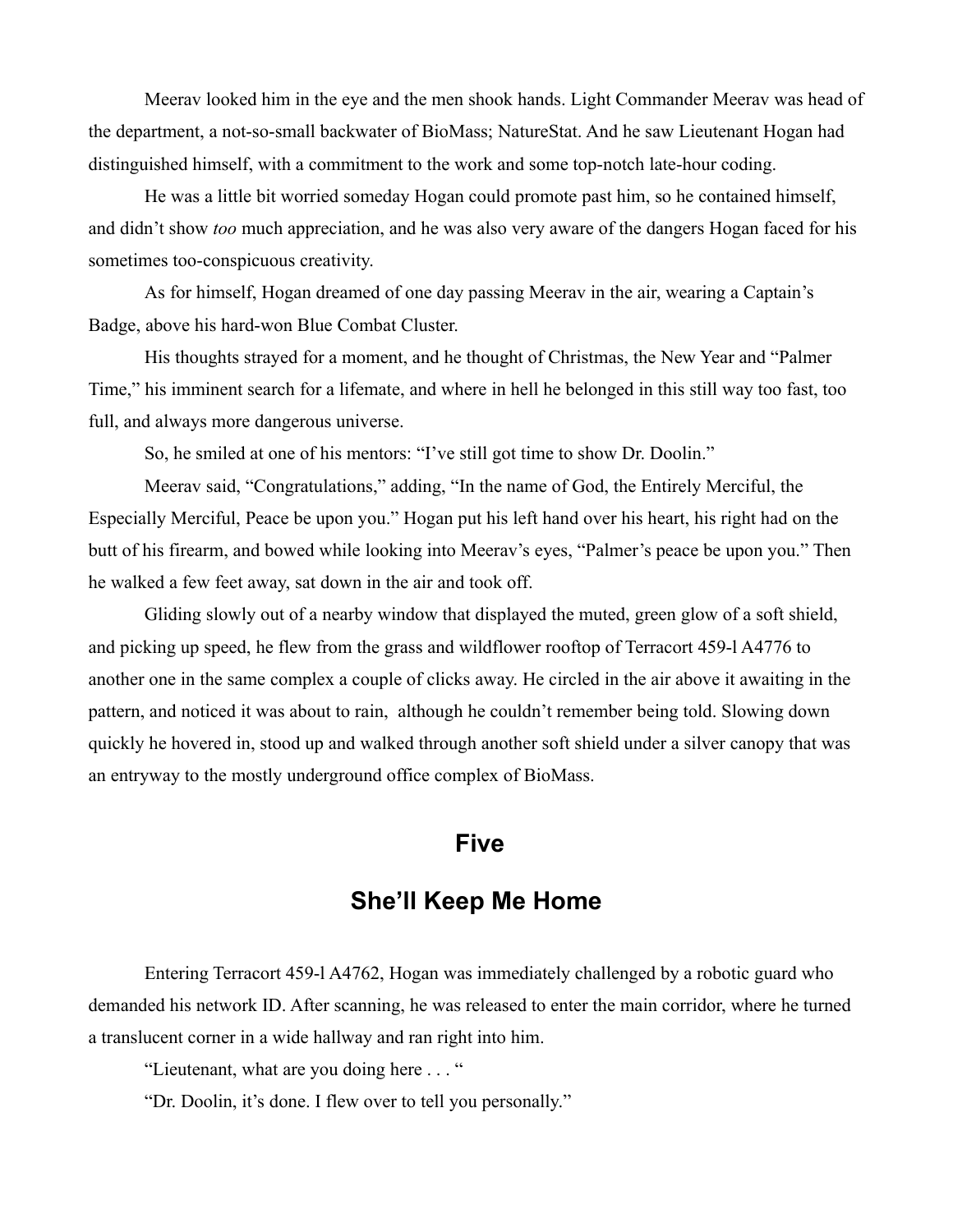"Well, well, finally . . . and only a little late," he enthused, "I don't expect that will hurt you very much, eh? "

Dr. Hemet Doolin, a Captain in TSLG's Space Force, was pure Marman, and at almost five feet tall when he stood up on his thick hind legs, which he did now, was almost two feet shorter than his precocious student. Dr. Doolin's head rose in the air and he binked right next to him and put a hairy paw on his shoulder.

Dr. Doolin was Statisman 1st, and one of very few entities on planet with statuary responsibility for biological census and statistical body-mass planning. He was also a Palmerite, and not to be explicitly trusted in every regard, although with Hogan's history they understood each other better than most.

 "Well, I guess you think you've earned a well-deserved week or two off, maybe fly to a pleasure world, take in some air—"

"No, thank you, very much; actually, ah . . . no."

Dr. Doolin waited patiently, but when Hogan looked uncomfortable and wouldn't go on just said. "I see."

Hogan looked even more uncomfortable after that; realizing he'd never find out if he didn't ask, presently queried, shyly, "Actually, I'd like to start looking . . . I'd like clearance to seek a lifemate."

Big pause from Dr. Doolin, then: "A lifemate? Well, well, well." Doolin had thought for some time this might be coming, but still sounded surprised.

"Yes, I . . . thought maybe the time had come."

"You don't think a lifemate will interfere with . . ."

"No sir, it'll . . . she'll keep me home," he interrupted, again.

Dr. Doolin was acutely aware of the continuing insubordination, but didn't seem inclined to censure one of his most successful, decorated cadets, his reputation for creativity and individuality striking in a military setting, although many thought that was because of his family connections.

He also recalled that on the pleasure world, team-building exercises, Hogan had always seemed a little less enthusiastic, more shy and careful, also Ura, always Ura: too many unmodified genes; more than just a little, "too human."

 But in spite of all that, Dr. Doolin hadn't accurately anticipated his young charge's desire to "settle down," although Martians did sex and family differently than other humaranics

"With the points you'll accrue from finishing . . . " Dr. Doolin continued,

"Yes sir, if you could certify me."

"Certify! Think you're ready for that?"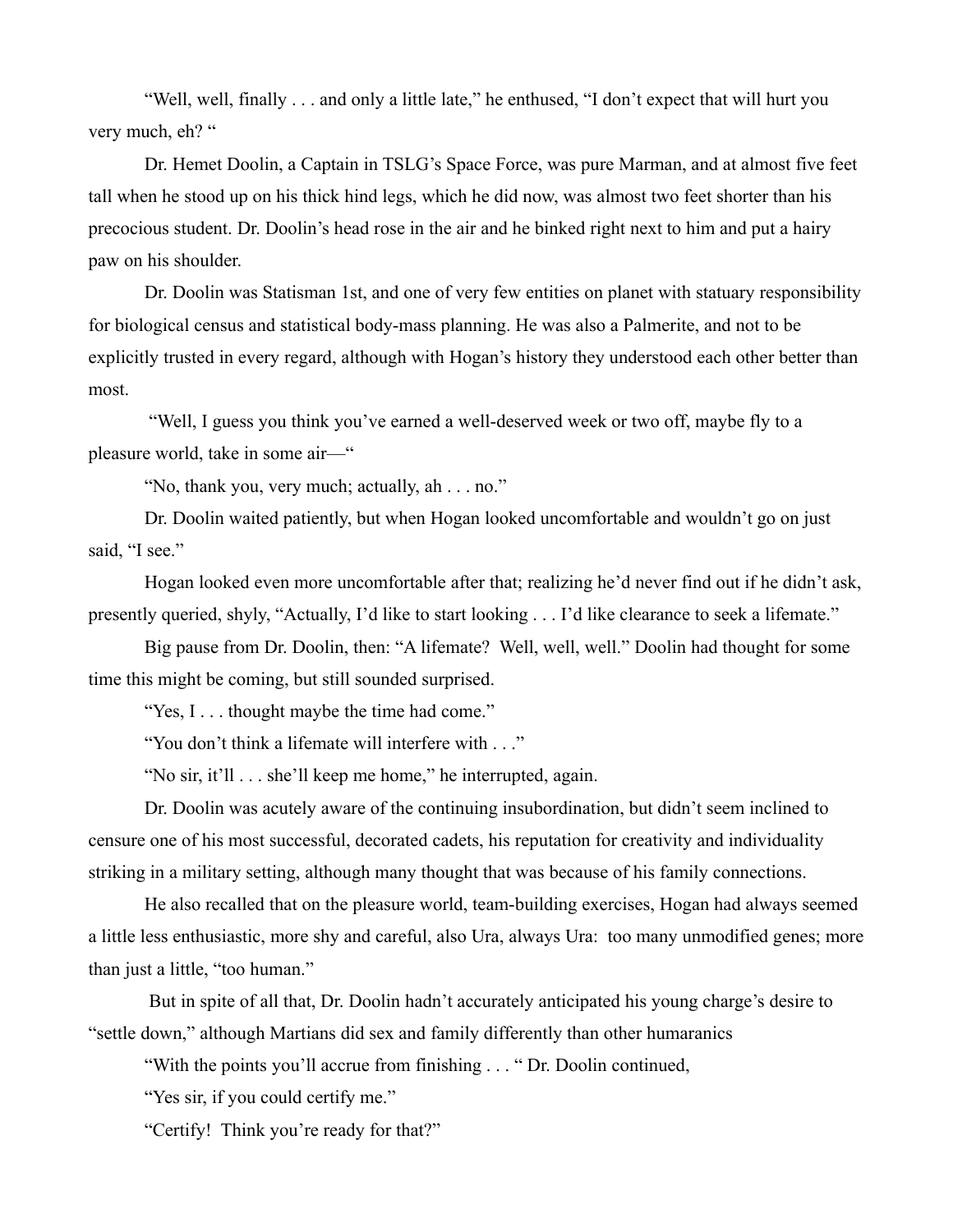"Yes. I can finally afford it," he laughed, "and I'm ready for the challenges and responsibilities. I'm also ready to work on something a little more complicated than just counting up worms, Sir."

The Martian found the segway breathtaking, much more than simple insubordination. He sized up Hogan, who looked like he'd finally realized his much-too-human proclivity for conflict and rebelliousness.

After an even longer pause Doolin just asked, "Lieutenant, what's come over you, a lifemate and certification, in the same cycle? "

Hogan looked him straight in the eyes. "Yes sir."

An understanding expression presently appeared on the furball's face.

"I'll consider your requests at the appropriate time, Lieutenant. However, there's a job that needs to be accomplished before anyone else gets any R&R *or* favors around here." It took a couple of moments for Hogan to get his drift, and then he blinked, excited at a prospect he hadn't anticipated.

Dr. Doolin continued, "There's a rock not far from your place that we're having a little trouble locating right now  $\dots$ "

"But, I'm only in BioMass,!" Hogan interjected, confused. Then, he caught himself, straightened to attention and finally said, "Excuse me, Sir, for my excitement, and interruptions."

Doolin, summoning a Marman's natural patience, soon said, "There is no 'only,' Lieutenant. Maybe someday you'll realize it was never about the worms." He let this sink in for a few moments, and continued: "It's time for you to dust off your cosmology chops. How's tomorrow morning at ten?"

"I'm at your convenience, Captain," Hogan replied, knowing that with his project finished he was ready to be re-deployed, although thinking in the back of his mind he might have enjoyed a couple weeks leave, first.

"However, before we meet, and it appears you haven't heard," Dr. Doolin continued, "You've been challenged."

"By whom, Sir?"

Dr. Doolin slowly and carefully said, "Aoki."

"Aoki?" Hogan repeated softly, caught off guard. Here was another unanticipated complication. He recovered quickly, and said, "I'm ready for anyone."

"Good. That's what I wanted to hear. Why don't you finish him early, and we'll meet right after that, either at my office or in the hospital?"

"No problem, Dr. Doolin. I'll see you at your office, 10 am."

"Fine." They stood gawking at each other for a few seconds. Then Hogan saluted and Dr. Doolin binked away, leaving Hogan deep in thought.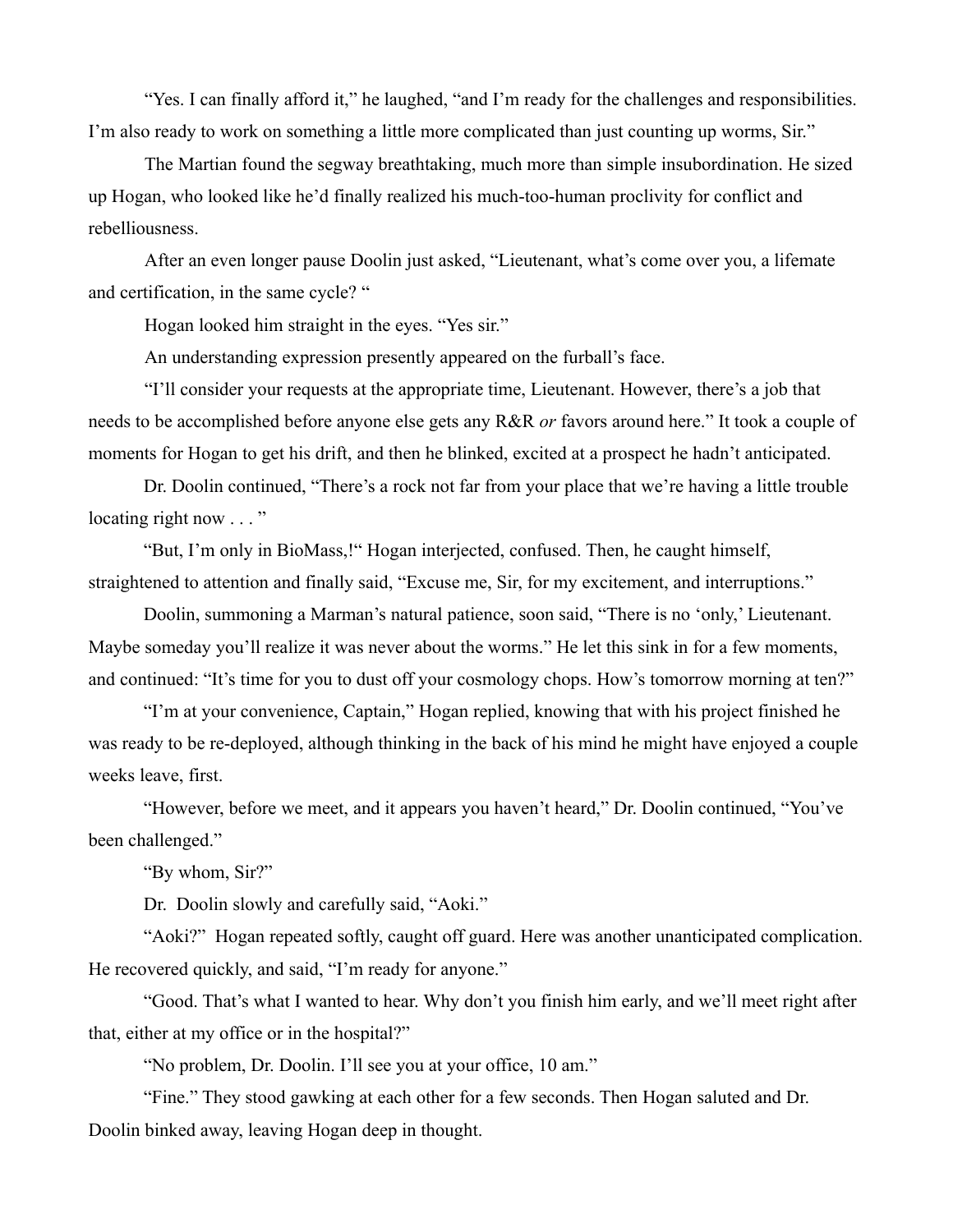### **May the Best Being Win**

Hogan hovered over the small arena built into the side of one of the mini-courts at 0745. The bowl was already crowded. His Second, and one of his best friends, Lieutenant JG "Trace" Bowman, was there when he arrived.

Because the challenge was for lateness and nothing more exciting, with no expectation they'd attract much of an audience, no one had thought to reserve anything bigger, and the space would be theirs for only an hour. That usually gave fighters plenty of time to spar, and more than enough time for the cleanup 'bots to put everything back in order afterwards.

Trace concurred with Aoki's assistant, Chuvalo; they'd fight in front of a small group of friends, and afterwards, go straight to breakfast and beer. That's the path most challenges took. However, Hogan's and Aoki's reputations for hand-to-hand combat preceded them, and when Hogan hovered into the arena, still a little dopey from sleep, he was surprised to find it packed with a standing-room-only crowd. In fact, a couple of vendors had found out about the late-listed challenge and were there selling Ever-Clear and snacks. Hogan was a little surprised to pick out both Commander Meerav and Captain Mackinly, the head of the Academy, sitting together in the first row.

When Hogan landed, Meerav flashed him a thumbs-up sign and Hogan waved back. Trace was excited by the unexpected turnout.

"Whoa, looks like this'll end up being featured. Want to change weapons?"

"No."

Hogan had to force himself to concentrate, and put the bigger-than-expected crowd out of his mind. He wasn't about to change his strategy or tactics. Aoki had challenged, so Hogan had his choice of weapons, and therefore had chosen the knife, because it was simple, he was experienced with it, and because with his physical abilities, it should be to his advantage.

Hogan had fought before with lasers, flash pistols and even a small pulse blaster. He'd battled once with a spear and net, like an ancient Roman Gladiator, and his challenger that time was a Human-Kodiak Bear-IC combo, lucky to escape with just one of his eyes still functioning, even though it was the one on the back of his head.

And although it was best *not* to communicate your fondness for a particular weapon, giving an opponent time to study the latest configurations for attack and defense, in the 25 challenges Hogan had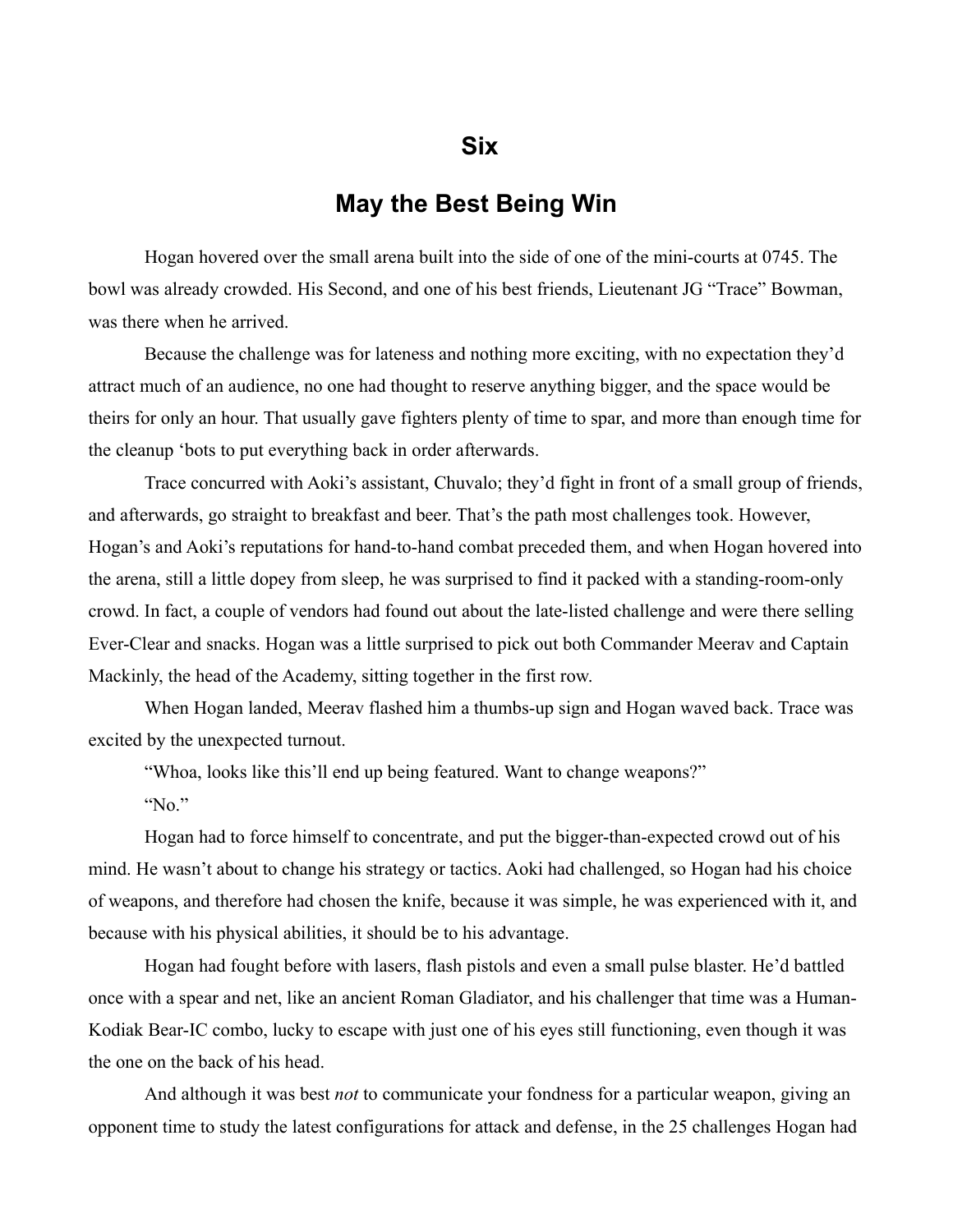accommodated in the past ten years, in more than a quarter he'd chosen the Bowie knife. He had never lost.

Hogan was very careful not to let his feelings for his challenger intrude on the process at hand, either. He looked over at Aoki, greasing up on the opposite side of the ring. Hogan had always liked him, in spite of his by-the-book attitude and his seeming fondness for behind-the-scene intrigue. In fact, Hogan had taken him under his wing for a while, when they were deployed together on Europa.

He thought of their time together, chasing a cadre of insurgents led by the infamous Andretto himself. When the ice and slate dust cleared in their floods and they went about counting bodies, Andretto's wasn't among them, although they'd killed hundreds, mostly in close-order fighting in the ice caves. It was here that Hogan had distinguished himself by defending a position that was in danger of being overrun, and he'd been decorated.

Gazing over at Aoki's massive arms and legs, though, Hogan quickly overcame any past fondness. Lacking a war or campaign, this was one of the ways a junior officer advanced in Space Academy, and concern for Hogan's inferior's past loyalty and friendship would not be a factor.

Aoki was younger, stronger and part Himalayan Ape. He'd been designed with the latest technology, superior sensors and faster processors. He had the trumpeted E of A advantage, too. Although Aoki was sociable, sensitive, and well liked by his friends, peers and supervisors, Hogan expected a very cold opponent, unobstructed by anger and negative emotions, a pure killing machine.

The referee walked over to pluck a hair from Hogan's head. Hogan raised his hand to help but the ref said curtly, "I'll do that," located a strand of hair next to an ear, plucked it out, slid it into a little clear box that contained Hogan's DNA certificate, engineering schematics and NTIP ID, watched it turn green and holding it high, announced to the crowd, "Entity One, the challenged, Cecil Hogan III of Toutatis!"

The already somewhat inebriated crowd of spectators responded: "Looks like a Clone to me!" "He's not who you think he is!" and, "The right man with the right shit!"

The referee then flew over and performed the same ritual at the other side of the small oval, and after he yelled, "Entity One, the challenger, Aoki-san of Tanbir," Aoki turned to Hogan, put a clenched fist in an open hand, and bowed. Hogan bowed slowly back, not taking his eyes off of him.

The referee held up his hands to calm the crowd, and when they did, continued his announcement: "Ladies, gentlemen, furballs, hu's and ICs," welcome to the 7th Entity Challenge of the year! On this side is the challenger, Aoki-san, Entity One, mother of two from The City of Tanbir, weighing in at 615 Kilos, with a height of 2.15 meters!"

The crowd cheered lustily for the Tanbiran.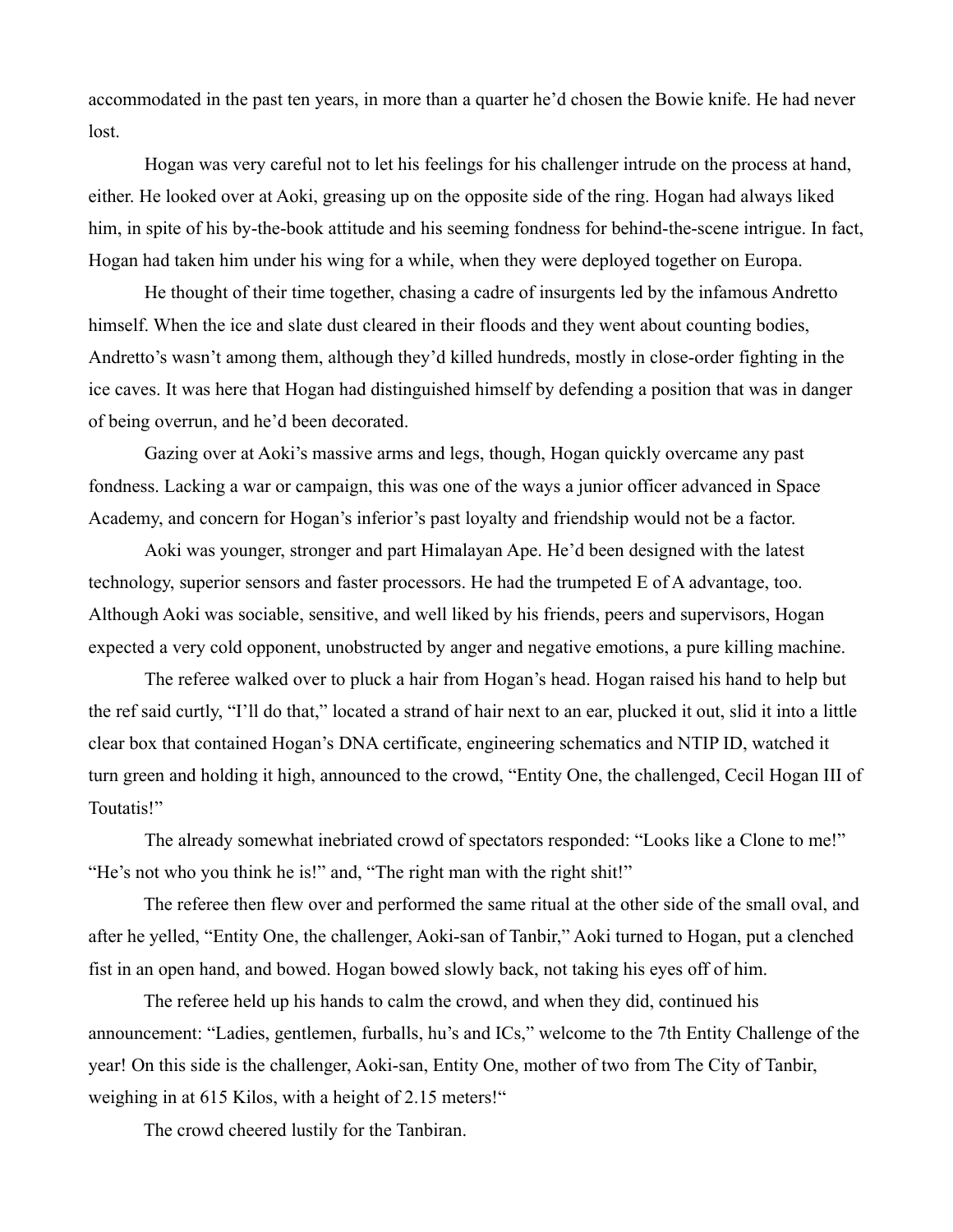"On this side is Cecil Hogan III, Entity One, mother of none, from Toutatis by way of Valles Marineris, weighing in at 557 Kilos, with a height of 2.24 meters!"

The crowd cheered again, not as loud, and Hogan felt immediately they were partial to homeworlders, or maybe it was just challengers. He felt surprised to find out Aoki was multiple entity certified, mother of two clones already, although he could have gleaned this information from his profile if he'd thought to look. His family must be better off than Hogan thought. Also, wondering if he had been fighting next to Aoki in the past, or just one of his clones, was a little unsettling, too.

"Ready, Challenged?" the ref bellowed.

Hogan nodded, noticing the cold stare coming from Aoki.

"Are you ready, Challenger?

Aoki nodded.

"May the best being win!"

A roar came from the crowd as the referee quickly took his position hovering in the air above the two fighters.

"Fight!" screamed the referee.

#### **Seven**

### **Dreams In Time**

Al and Sylvia Hogan, Hoge's great, great, great grandparents, were geneticists, winners of the Mendel Prize, and direct descendants of a scientifically-prominent family that was persecuted on Earth in the mid-to-late 21st Century like many other scientifically educated people.

They arrived on Mars in 2093, part of a last group of scientists, educators and intellectuals fleeing social and political repression, environmental catastrophe, and a continuing World War IV on Terra. They'd been subjugated because they were smart. It was the age of brutes on Earth. The serious, continuing conflict between science and institutional religion, specifically the conversion of the United States Government to a Bible-based republic, "God's Domain," in 2044, had ushered in a final, desperate attempt by the conservative and reactionary president and board of the short-lived "Planetary Council" to be able to contend with the always good for business dictum—location, location, location.

For the world was a Russian domain now—enabled by the vast cooler climes of Siberia, with smaller still-temperate regions in Alaska, the Norse Countries and Antarctica, and there were still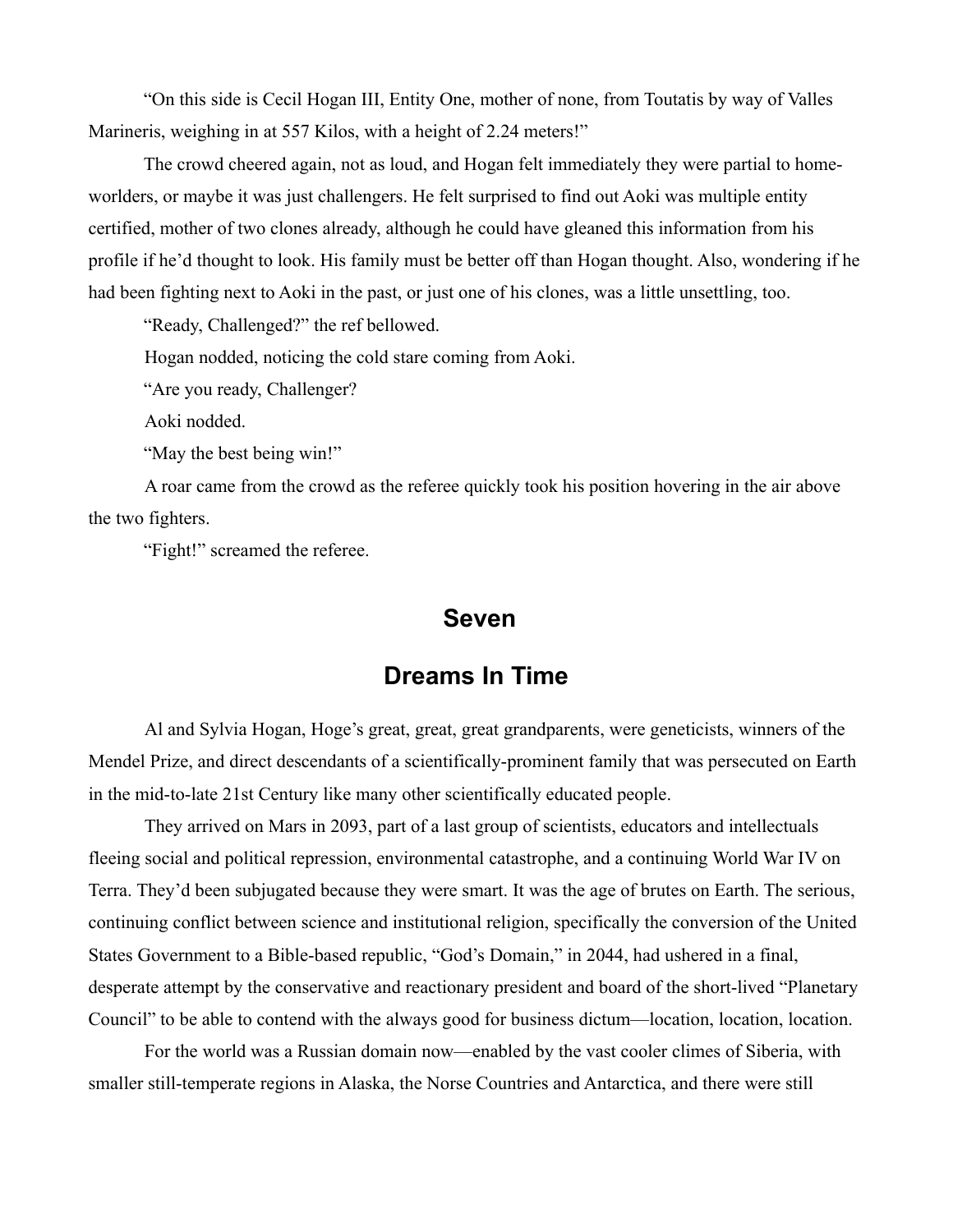ongoing last-ditch climate projects on the Earth as well as Mars and the Moon, too, though humanics (Martian's hadn't been invented, yet) seemed to be fighting a rapidly losing battle.

Al's parents were graduate instructors at University of California in post-second earthquake San Francisco, and, realizing it was only a matter of time before their family would be arrested, helped their Son and Daughter-in–Law compete for, and win, two of the last postings to a genetic lab still operating on Mars beyond the control of the straw "Planetary Council" (formed by a coalition of the USA, Russia, Norse countries and Japan. This alliance, heralding the fast-disappearing UN&C Inc., gave Al and Sylvia a small window to leave Earth, journey to Mars, and continue their lives as research scientists.

They were both fresh out of U.C. Berkeley in Sacramento, with degrees in Cloning, Robotics and AI.

It was on a Martian night in 2201 that the accident occurred that resulted in the "birth" of the first Marman. According to legend, Al and Sylvia had already conceived a son, in spite of the prohibition against it, to be called Normal Hogan, and were hiding Sylvia's pregnancy from the UN&C. (This was correct, although they'd come close to deciding against that, not only because of the legal prohibition, but most importantly because they saw what lay ahead, especially the overt prejudice beginning to be directed toward the fewer and fewer naturally born, unimproved, sometimes called "Ura," or backward, human beings still allowed.) These "unimproved" entities, without benefit of the more competitive installed technologies, were slipping into the lower classes, the severely disadvantaged, and newest slaves of their age, called, "hutrans," waiting, forever, to be upgraded to "TSLG "Minimum level."

However, Al and Sylvia saw great advantages in unmodified human beings that proponents of modified entities didn't see, and made the decision to have their own, naturally-birthed son.

Early on, some people, especially religious people, thought humans would always be superior to machines, no matter what advances technology brought, and Al and Sylvia were devout, transitioning from Christianity to Palmer.

It was Myear 2201 in the still relatively small community that would grow up some day to be billion-soul Mariners City, located 1,000 feet down the side of the biggest chasm in the solar system. Al was sitting at a desk in their small home laboratory, soldering a circuit board with his forefinger. He glanced over at his soul mate and fellow scientist.

She removed a small, puffy, silver wafer from a canister crammed into a messy corner at the end of a long chrome work bench, held it up to the light and a quizzical expression came to her wide,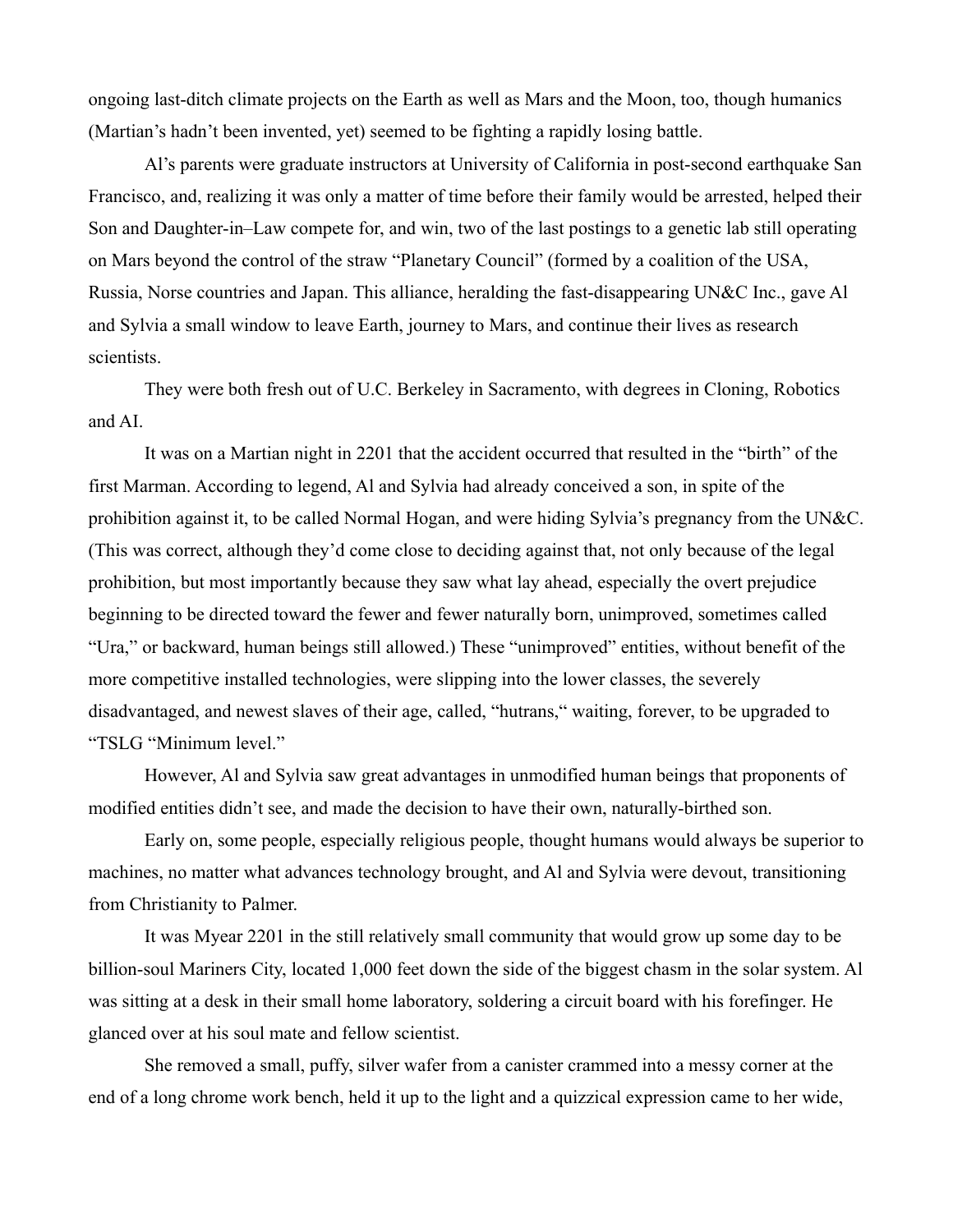teeth-filled mouth. Her silver hair drifted in lazy curls down her back, and her matching eyes gave her a cool, magnetic, angel-like look.

"350 degrees for an hour and a half?" big fore-headed Al intoned dryly. "Did you make gravy?" "I want to test this."

"Sweetheart, it's gonna take some time to find out how well it works, if it even does," Al added, before rubbing his chin slowly--"Although we've still got one license left from good 'Ole Mars U ... and remember, you're a Hogan now."

"And we *Hogans* seem to have a lot,"Sylvia beamed, "especially when we don't get caught violating research protocols," she smiled, not ironically.

"Let's get started."

Al rose from the bench grinning wickedly with a better idea. "Why don't we start growing this improved human being in an hour or two," he cooed, with something else on his mind, and walked over, standing very close to his very silver and very sexy (in a scientific way) bride, who, grinning back at him just asked, "An hour, really?"

He smiled suavely, looking in Sylvia's eyes, as he pried the container from her hands and twisted them gently behind her back, slowly, softly, but firmly.

"Let's test this, first . . . "

Al started kissing Sylvia all over her pretty face and neck. Neither of them noticed the canister holding the wafer, now forgotten, that Al laid down on the end of the work bench without replacing the cap. Falling out, the wafer landed softly on a ventilation duct, bent in half, and began oozing large drops of blue-green liquid into the level below them.

"Ummmm. Your room, or mine," Sylvia whispered.

"We share a room, remember," came Al's breathy reply.

"Fine, mine then," Sylvia started licking his lips with her tongue.

Suddenly she stopped. "We're not going to get into any trouble for this, right?" She said. "We're gonna use protection, this time, right? Why don't I suck on a lozenge and give half to you?"

"To hell with them" Al hissed, "We applied for a freaking kid 5 years ago. I say let's just do it ourselves, although we may need to try again, and again, and . . ."

"I'm not getting thrown out of here with you, darling. You can get red sand in your teeth when you eat if you want to."

"Fine. I'll suck on a lozenge."

"Good."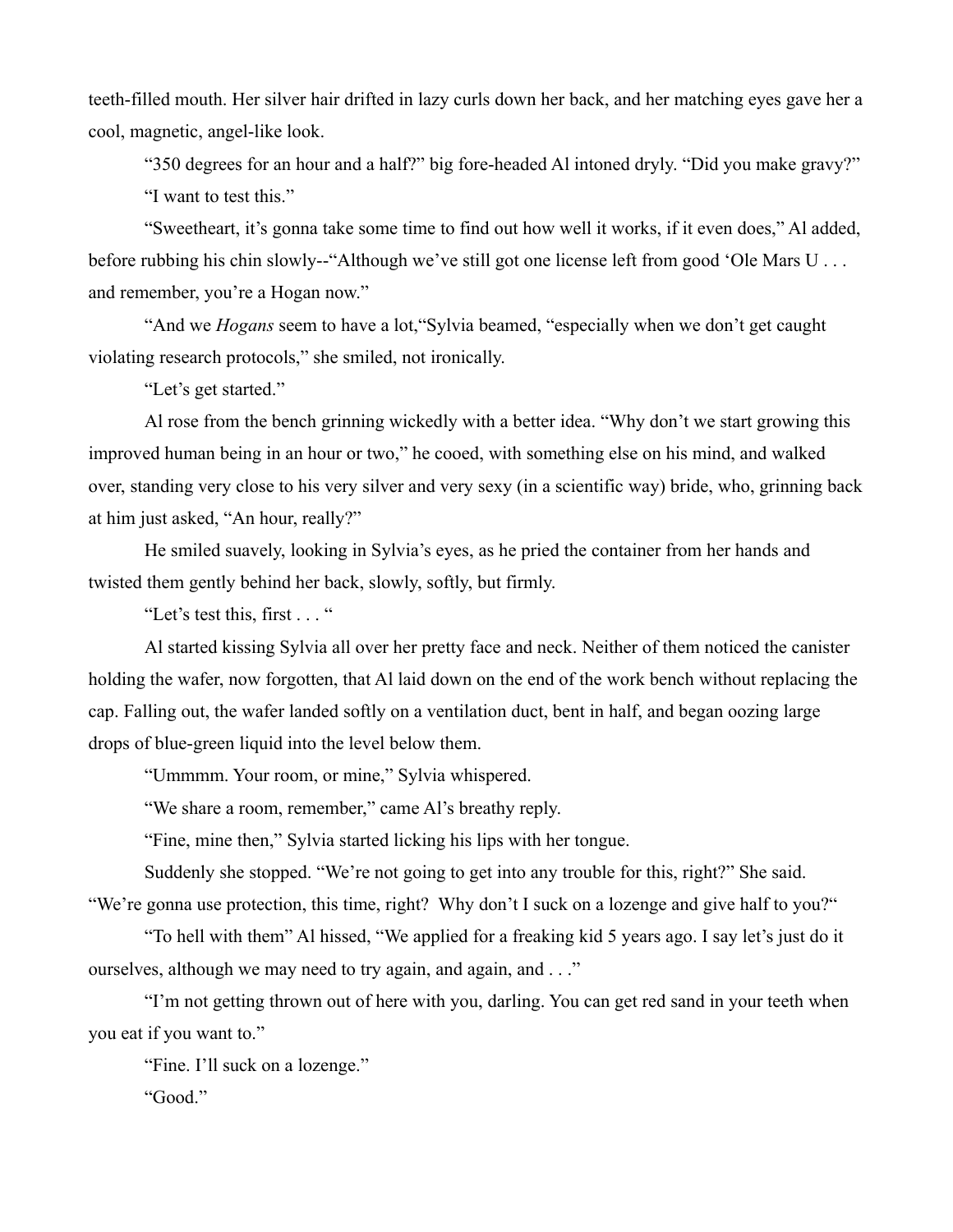They stumbled away, laughing and pawing each other, as the wafer continued to ooze into the grate. Hogan, in his dream, could see a fuzzy face hovering in the air above him.

# **Eight**

### **He Didn't Have to Kill Me**

In a blur, Aoki covered the almost 20 meters between them, parrying Hogan's knife hand and lunging for Hogan's neck, holding his knife folded back against his wrist. It was a classic attack--an attempt to turn an opponent, and either cut his jugular on the way out or stick the back of the neck on the recovery stroke.

Hogan wasn't surprised. He parried the lunge perfectly and closed on Aoki, moving behind him in the direction of the spin he had induced with his parry. However, by the time he got behind him, Aoki had turned completely around again, this time sweeping Hogan with a low roundhouse.

Although Hogan quickly hiked his legs to let Aoki's kick pass, he was caught off guard by the bigger man's speed, and went down backwards just as Aoki managed to catch Hogan's feet with his ankle. Aoki followed him down, squatting and pushing his knife past Hogan's head, barely missing a killing blow and nicking his ear. Then he quickly pulled the knife back into a chambered position, and stepped over him, ready for another thrust.

Hogan knew if Aoki swiped again with the sharp, bright steel, the fight would be over. However, Aoki was so intent on his kill that he didn't see Hogan's leg come around, for when Hogan went down he had thrown all his weight into contracting his legs.

His right knee caught Aoki squarely in the butt and Aoki went sprawling across the ring. But in the accelerated spin Aoki managed to pilfer Hogan's knife, which he lost hold of and watched slide across the grass of the arena, before Aoki picked it up and both men rose slowly to their feet.

Damn! Hogan watched Aoki tuck his Bowie knife against his other wrist while slowly straightening, a wry smile coming to his lips.

Arena challenges were usually quick affairs, and for one of the few times in his short career, Hogan knew he was in a world of trouble. In a fraction of a second, his processors had mapped more than a thousand scenarios: attack, feint, roll, turn in the air, grab the wrist, kick and sweep with the other leg, etc., all with probabilities way less than 50%.

Hogan became aware of the roaring blood lust of the crowd. They were all on their feet, screaming, while in a hazy part of his consciousness he refused to believe he was about to be beaten,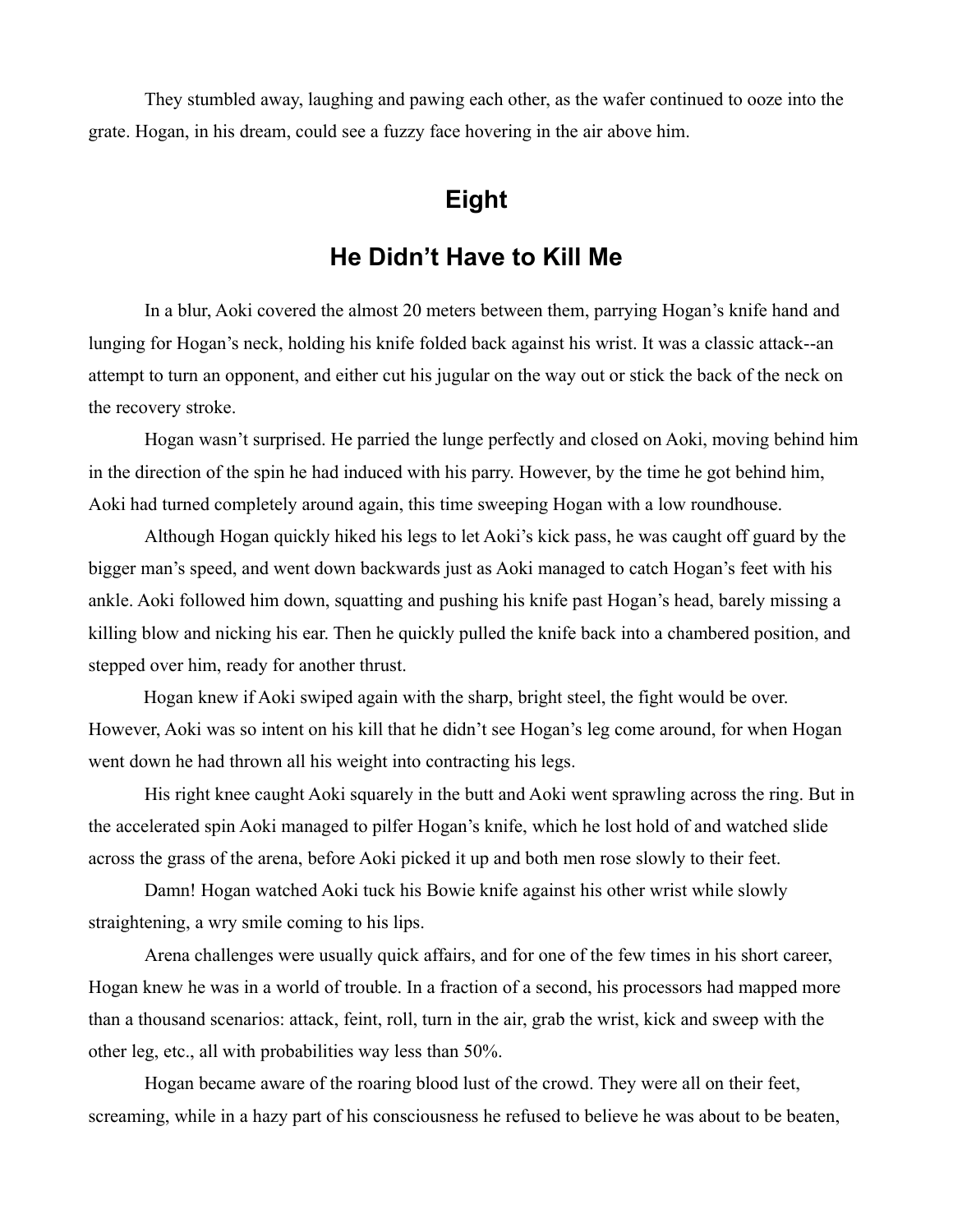and still wondered where the blinding speed had come from, to an entity that by all genetic rights should have been considerably slower than he was.

He gulped and faced his fate with the stoicism that was imbued in him by his training, and by the latest version 14.32 "Academy Edition" personality he'd recently downloaded. Then he felt something else, too; he was scared. And very soon after that, he felt something he wasn't supposed to feel: he got mad.

In fact, he felt chemical and psychological reactions that had been outlawed for centuries begin to creep over him. When Aoki came for him, slowly and carefully this time, setting up in a modified fencers position, with the rear knife pointed up, Hogan was so ready.

Respecting his former commanding officer, even though unarmed, Aoki feinted once, twice, and struck. Feeling his second wind, Hogan let him in, quickly turning his body sideways so that the knife passed right in front of his stomach. Hogan then grabbed Aoki's lead hand and the knife in it simultaneously, breathing out, relaxing like an old time Aikidoist.

He brought it to his middle, bent the wrist back onto itself, pointed his hara to Aoki and spun around, simultaneously raising the knife to Aoki's chest. The adrenaline from his fear and anger was now coursing through Hogan's system, and with practiced strength, he began to push the point of the knife into Aoki, who gave ground by backing up slowly, until he stepped against the grass berm that separated the fighting area from the buffer zone in front of the seating.

Meanwhile, Aoki had taken a fruitless swipe with his other hand at Hogan's head, quickly dropping the other knife in excruciating pain, as he grabbed his bent wrist with his other hand, pushing back against Hogan painfully.

Hogan pushed the point of Aoki's knife against his chest until it had entered about a half-inch, and was maybe another inch from Aoki's heart. Aoki's busy personal medical 'bots were humming like bees, isolating tissues and staunching blood flow, although very soon they would not be able to compensate for the severing of heart or artery.

Aoki had backed up until they were at the very edge of the ring, where Hogan expected him to tap out at any moment, but it was here that Aoki's strategy was revealed. As Aoki-san's back foot touched the berm, his anti-grav' boots spun him into the air and he twisted, slipped out of Hogan's grasp while still holding his weapon, transferred his energy into his now free knife hand, and plunged the knife directly into Hogan's heart.

Hogan barely had time to hope the arena's medical 'bots were fast and efficient, before he slumped over and dropped heavily, hitting the ground.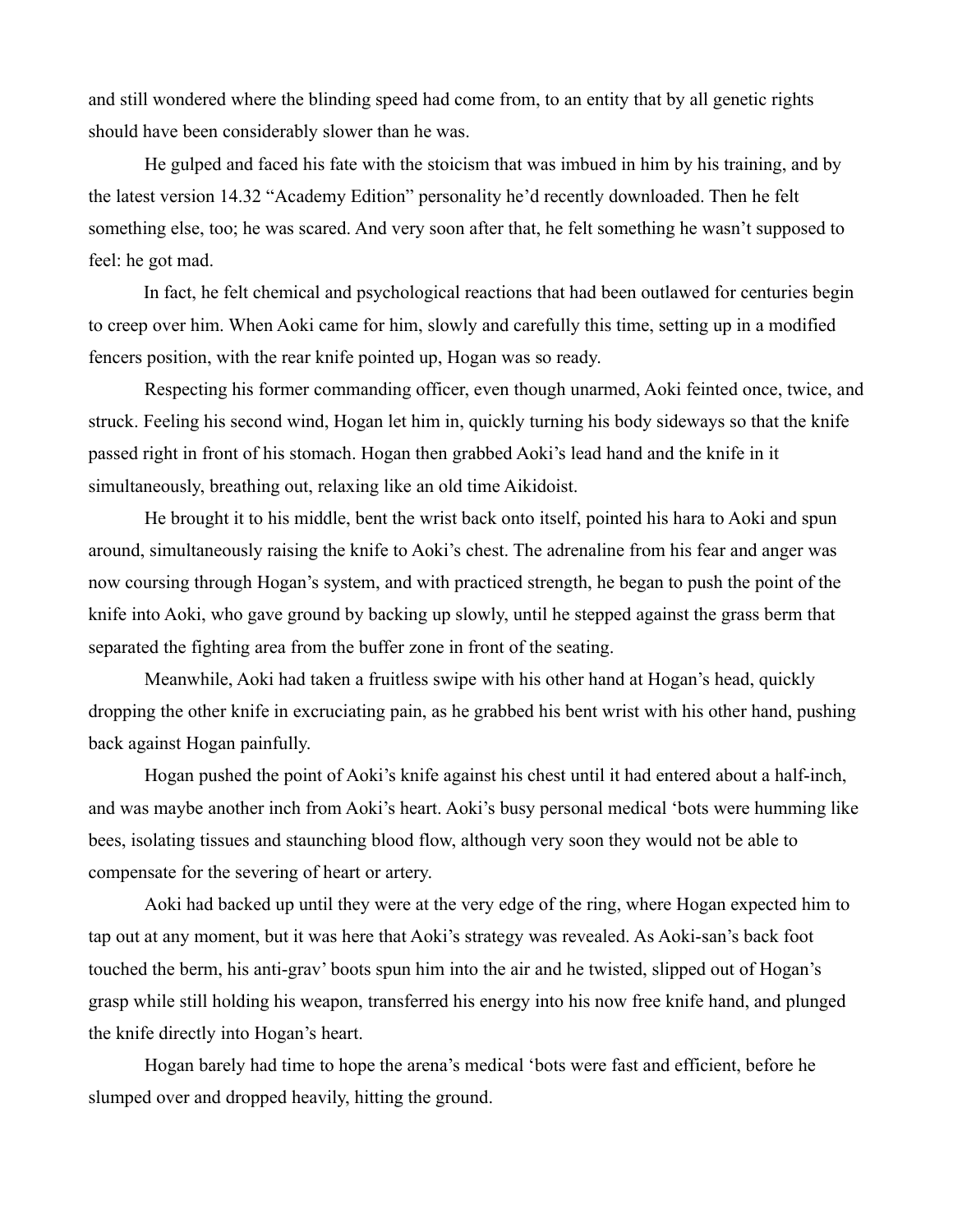As he drifted into unconsciousness, Hogan was confronted by all of the important, unaccomplished tasks spread before him, everything from getting certified for multiple entities to finding a lifemate, and he felt a momentary sadness when he realized these things wouldn't happen. Then he saw for a moment the woman he had bumped into in church, and he started laughing at the irony of worrying about "things still to accomplish," when he was obviously dying. A beat or two after that, he was gone into the warmth, connected to everyone and everything.

His last thoughts were of his shock at his opponent's quickness, and as he faded, memories he didn't know took him back to his long-ago great-great-grandparent's time, a memory of someone else, a time he'd studied in school but didn't realize he knew, a time of ancestors, mistakes, a system falling apart, and the first Martian.

### **Nine**

# **Doofus**

They met in a dusty, cold corner of a level-three basement near a biology lab and community grow site that also offered a network hub, and therefore a powerful place to play virt. Normal was running down a corridor in his first-person shooter hologram, blasters blazing, in an Esuit, when suddenly an unarmed but unknown entity appeared six feet to his rear. Hogan turned in the hologram to see a fat, gray, ball of hair with an exoskeleton and a round face wearing what passed for a smile. It had crept up on Normal, but as soon as it was discovered, "binked" away quickly, like a flea, terrified, and pressed itself against a wall of the tunnel, abruptly disappearing into the wall.

Normal, startled, ran in the other direction for a couple of meters, then, realizing he wasn't being pursued, slowed down, stopped and turned around, looking over at Doofus, who didn't move. Normal gaped at the wall of the cave for a while then walked back, slowly and hesitantly, and when he'd finally got to where he'd last seen, "it," he whispered, conspiratorially, "Hi. I'm Normal. What's your name?"

Doofus didn't know what to say. But because he was sired from the genes of a tough Martian sand flea combined with Sylvia's experimental syrup intended to herald a race of super-intelligent, peaceful, honest to a fault, human-combination animals, the first "Martian" slowly emerged from the side of the cave, dusted sand off of his carapace an,d just said, "I dunno."

It'd been known from the early days of human satellite and robotic exploration there was water, and with that carbon-based life on Mars, and proved on the ground in the first permanent migration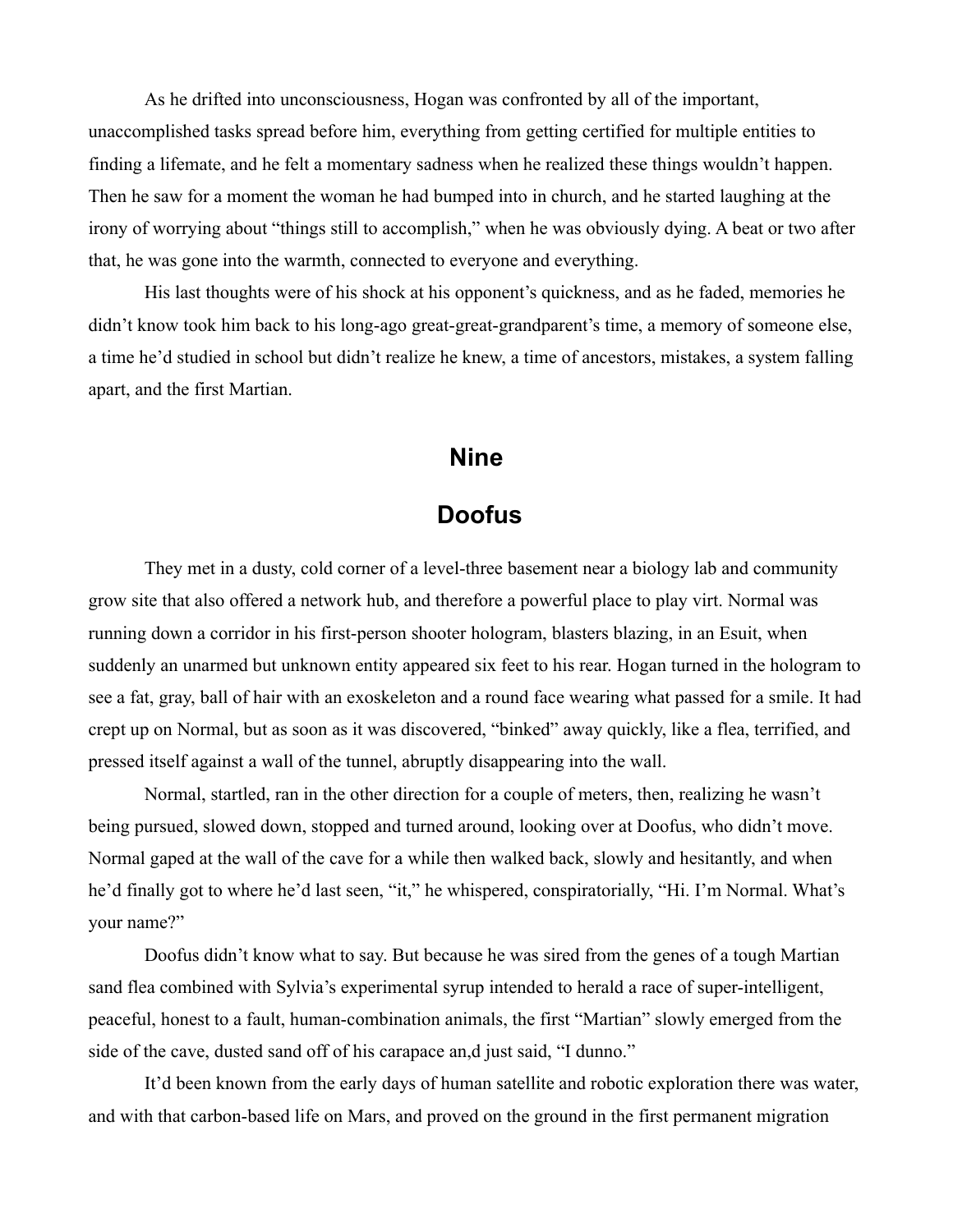colonies in the 2050's. This on a planet that averaged minus-sixty degrees Centigrade on the surface, with dust storms that lasted years and winds over four hundred miles an hour scouring everything with sand. However, now an intelligent interface between Martian and Earthian (and to become known as, "humaranic") life had begun.

"Do you want one?" Normal asked, solicitously.

"I Dunno."

"I'll call you Doofus," Normal said, "Because you don't know anything, OK?" Then he added, "And remember, my name is Normal."

"Doofus; Normal," Doofus said, pointing from his chest to Normal' with a sound that amounted to Martian singing, which is how they communicated. He became more round and furry, with a little fuzzy head that would rise out of his body when he felt secure. He also made a buzzing sound when he spoke. Normal moved closer, and touched him. After he did, Doofus flinched, disappeared, and reappeared almost instantaneously 10 feet away.

"Wow, how'd you do that?" Normal asked, delighted. He walked up to Doofus again, slowly pushing his finger into him. Doofus stood his ground this time.

"How'd I do that," Doofus agreed, warming up to his new friend.

 In the distance, they could suddenly hear Normal's mother calling: "Normal, Normal! Time for dinner!"

Normal looked perplexed for a moment, then said, "You'd better hide here, I'll come and see you after I eat."

"Hide." Doofus buzzed. Normal pushed him under the metal stairs. "You stay here, I'll be back," he ordered, and left him there.

As Hogan slowly regained consciousness he realized it wasn't his Great, Great Grandmother calling, after all; it was another voice indeed, calling a different name entirely.

#### **Ten**

## **Would You Like Me to Fluff Your Pillow?**

"Lieutenant. Lieutenant Hogan, can you hear me?" the nurse asked again. "Just blink your eyes, if you can't talk."

He awoke slowly in a private room in St. Jude Hospital, not far from Shreveport and the Academy; an angel-faced nurse named "Molly," calling his name.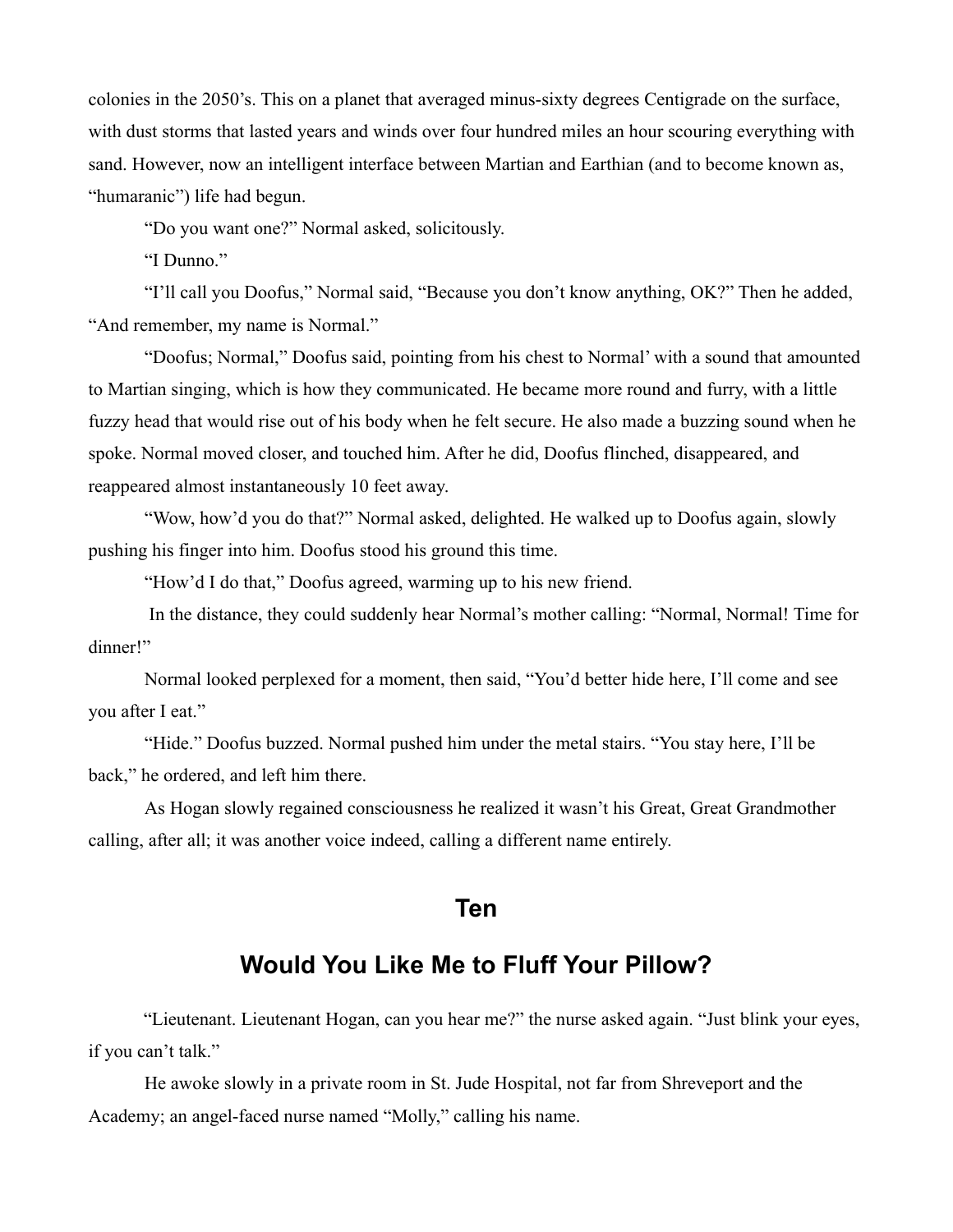He remembered who he was, and most of what had happened, although, naturally, he was a little fuzzy on the details.

The medical personnel in the stadium, (a fortuitous team, it turned out, drawn from staff and spectators, including a V-Corps trauma nurse), had quickly sealed him into a local-field filled with saline solution, blood anticlotter and oxygen. While his personal cloud worked on the lesion, he was being treated for shock, and monitored closely by experienced personnel over common devices provided by the arena. This response returned a high 90's percentile survival rate, success usually determined by the time it took to get the patient enclosed and stabilized.

When he awoke a couple of hours later in a private room, in a beautiful meadow "on top," the heart repair accomplished and his tissues healing, his first thought was joy and amazement at being alive, and an appreciation for his short but already eventful life. Shortly thereafter, his mind wandering, he experienced some shock at his defeat, and he swore to himself he would review the fight as soon as he could stomach it. (When he did watch it later, in slow 3-D, he saw how close Aoki had come to severing his pulmonary artery with that last, quick thrust, and realized how damned lucky he was to have a better-than-average medical crew in the arena that day.)

His third consideration, however, was a little surprising: he thought of the young woman, Leila, whom he had bumped into in church a few days before. He hadn't had the time yet to search for her, but he knew she might have viewed the challenge, as this was public entertainment. And he wondered, if he'd died, and she had been watching, what she'd have thought; would she have missed him? Would it have even mattered to her?

He also felt a queasy new feeling that something instrumental had changed in his life; because he had fought challenges for years without losing, and now he felt suddenly, wholly, vulnerable. He could feel his humanity in a raw, almost suffocating way, and the promise of a thousand years of incremental triumph over death, at least for the well-off, was fading quickly. Like all young men sometime in their youth, he now realized the likelihood he would die one day, and not live forever.

"Would you like me to fluff your pillow?" Molly asked as she watched him open his eyes and moved closer to adjust the thickness of his pillow and height of his head with a wave of her hand. She competed for space with two nursing-assistant hover-bots that were already ministering to him, and she wore a white midi-skirt and opaque orange blouse, which, of course, she could transform into another mid-length solid color at whim.

Hogan, not that long ago, would have been busy trying to get a date, however something funny was happening; changing him daily. He could feel this, and in spite of all of the laws against it, he was getting a little angry, too.